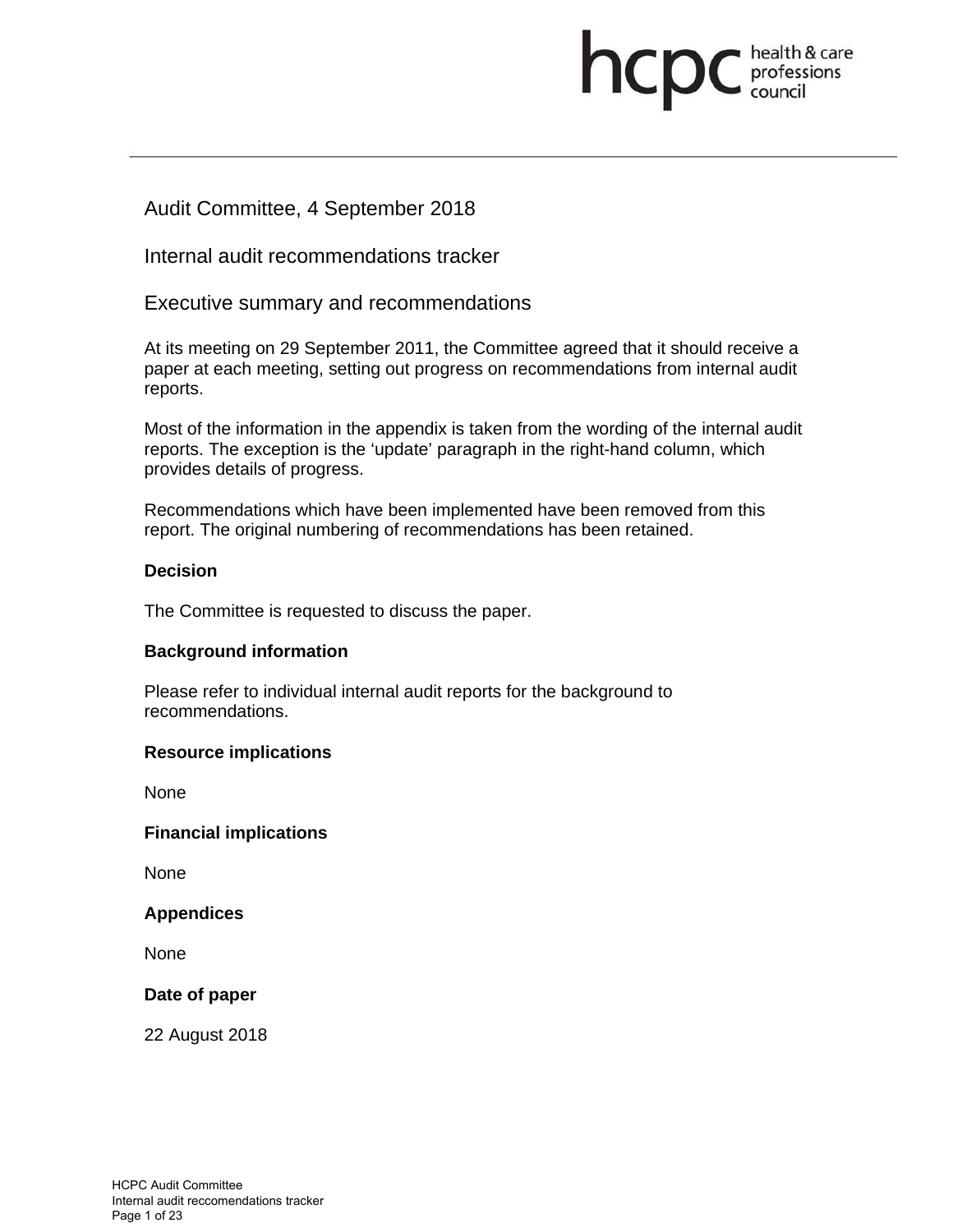# **Recommendations from internal audit reports**

Recommendations summary

#### **2018**

# **Continuing Professional Development (considered at Audit Committee June 2018)**

| <b>Priority</b> | <b>Number of recommendations</b> |
|-----------------|----------------------------------|
| High            | <b>None</b>                      |
| Medium          | None                             |
| Low             |                                  |

| <b>Finding and Implication</b>                                                                                                                                                                                                                                                                                                                                                                                                                                                                                                                                                                                                                                                                                                                                                                                                                                                                           | <b>Recommendation</b>                                                                                                                                                                                       | <b>Priority</b> | <b>Management response</b>                                                                                                                                                                                                                                                                                                                                                                                                                                                                                 | Timescale/<br><b>Responsibility</b> |
|----------------------------------------------------------------------------------------------------------------------------------------------------------------------------------------------------------------------------------------------------------------------------------------------------------------------------------------------------------------------------------------------------------------------------------------------------------------------------------------------------------------------------------------------------------------------------------------------------------------------------------------------------------------------------------------------------------------------------------------------------------------------------------------------------------------------------------------------------------------------------------------------------------|-------------------------------------------------------------------------------------------------------------------------------------------------------------------------------------------------------------|-----------------|------------------------------------------------------------------------------------------------------------------------------------------------------------------------------------------------------------------------------------------------------------------------------------------------------------------------------------------------------------------------------------------------------------------------------------------------------------------------------------------------------------|-------------------------------------|
| <b>Good Practice:</b><br>We would expect as a good practice that records are kept up to<br>date and where possible minimising the dependency on a<br>combination of manual and semi-automated systems, can give<br>rise to error, omission or duplication of effort.<br>Finding:<br>Registrants who don't submit their CPD profiles by the required<br>deadline are given a series of reminders and deadlines, which<br>if not met are extended.<br>Where a registrant fails to meet the deadlines set out their<br>record on the Net Regulate system has to be 'paused' to avoid<br>the system automatically continuing to count down and<br>ultimately removing them from the Register. Such cases are<br>then manually tracked on an 'Under Scrutiny' spreadsheet.<br>Having to run a combination of manual and semi-automated<br>systems, can give rise to error, omission or duplication of effort. | A periodic report of profiles<br>which have remained at the<br>'under scrutiny' stage for<br>extended periods should be<br>produced and the reasons<br>for profiles appearing on<br>this list investigated. | Low             | We acknowledge that this is a<br>manual process but all the required<br>data is on the spreadsheet without<br>the need to create a separate<br>report which will add a further<br>manual step. We use the existing<br>spreadsheet to identify those<br>records which have remained at<br>'under scrutiny' for extended<br>periods.<br>Moving forward the new CPD<br>Online Service will allow us to view<br>reports easily with daily statistical<br>views and advanced reporting for<br>specific queries. | Complete                            |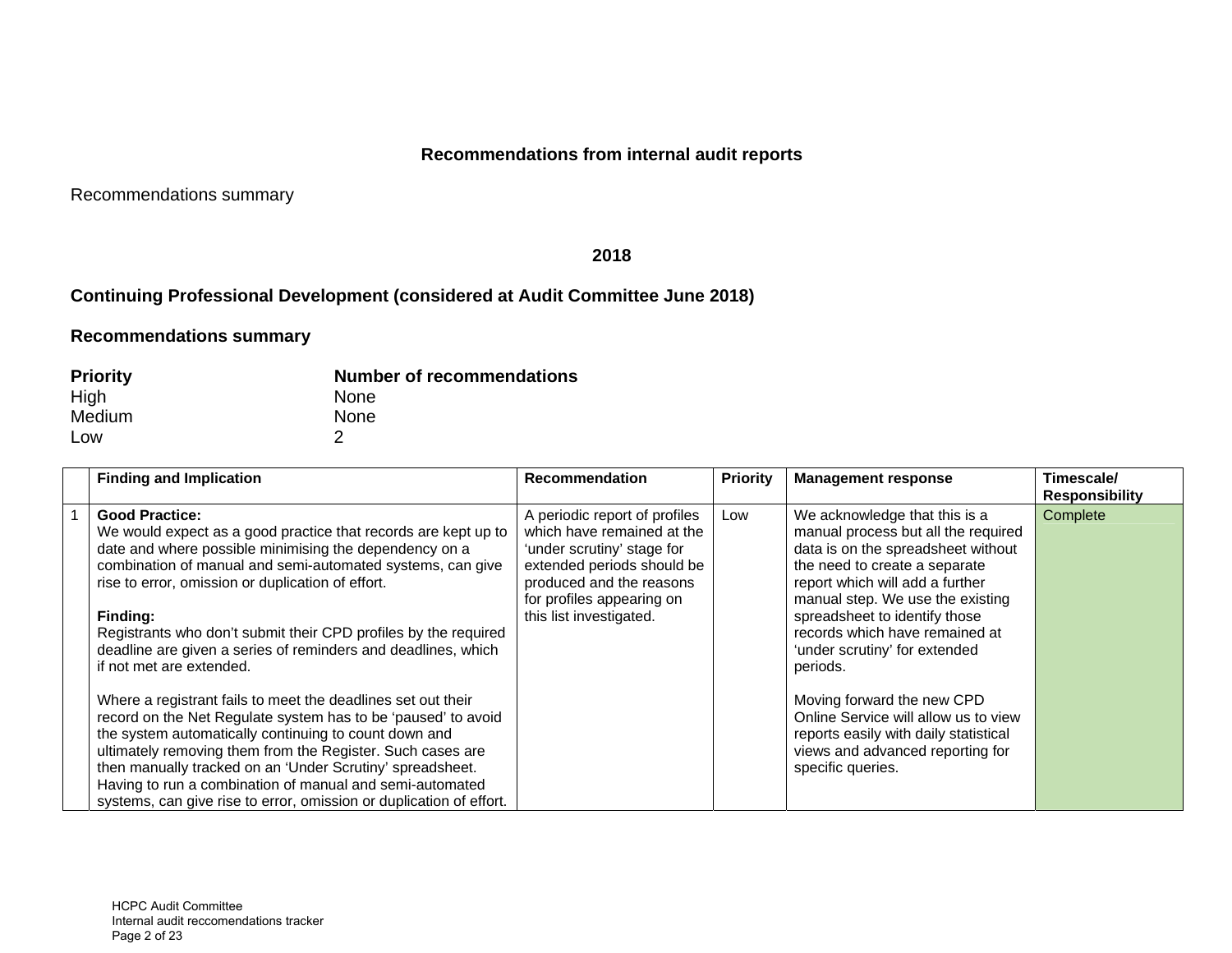| <b>Finding and Implication</b>                                                                                                                                                                                                                                                                                                                                           | <b>Recommendation</b>                                                                                                                                                                                            | <b>Priority</b> | <b>Management response</b>                                                                                                                                                                                        | Timescale/<br><b>Responsibility</b> |
|--------------------------------------------------------------------------------------------------------------------------------------------------------------------------------------------------------------------------------------------------------------------------------------------------------------------------------------------------------------------------|------------------------------------------------------------------------------------------------------------------------------------------------------------------------------------------------------------------|-----------------|-------------------------------------------------------------------------------------------------------------------------------------------------------------------------------------------------------------------|-------------------------------------|
| In the sample of 25 portfolios reviewed, one case had been<br>marked as 'under scrutiny' on the Net Regulate system, and<br>despite the required information being submitted in January<br>2017, and removed from the manual tracking, the details<br>weren't amended on Net Regulate, the registrant's submission<br>wasn't acknowledged, and the profile not assessed. |                                                                                                                                                                                                                  |                 |                                                                                                                                                                                                                   |                                     |
| Good practice:<br>We would expect as a good practice that assessors clearly<br>record the decision to accept further information upon<br>reviewing the evidence provided. This leaves a transparent<br>audit trail leaving no ambiguity in the decision process.                                                                                                         | In addition, whilst there is<br>not a requirement for the<br>Assessors to explain why<br>they have accepted a CPD<br>profile at the first<br>assessment, management                                              | Low             | This is a good improvement<br>suggestion and whilst there is no<br>risk as we have a full audit trail of<br>the registrant submission(s) and<br>assessors record of assessment(s)<br>this recommendation has been | Complete                            |
| Finding:<br>We carried out a review of 25 CPD profiles, choosing a mix of<br>those (18) that had required further information at first<br>assessment, those that were accepted at first assessment (7),<br>and noted that all 25 were eventually accepted as meeting the<br>CPD standards.                                                                               | should implement a<br>requirement that where<br>further information has<br>been requested from the<br>registrant, Assessors<br>confirm how and why any<br>information subsequently<br>received has rectified the |                 | adopted and implemented with the<br>template amended to ensure that<br>CPD assessors provide a reason<br>for accepting the profile.                                                                               |                                     |
| Upon review of the 18 requiring additional information, we<br>agreed with the decision reached to request additional<br>information, albeit that in 5 cases, across two professions, the<br>Assessors were not specific in the information that was<br>missing.                                                                                                          | original omissions. This will<br>ensure there is a<br>transparent audit trail<br>leaving no ambiguity in the<br>decision process.                                                                                |                 |                                                                                                                                                                                                                   |                                     |

# **Budgeting, Forecasting and extended Key Financial Controls Review (considered at Audit Committee June 2018)**

| <b>Priority</b> | <b>Number of recommendations</b> |
|-----------------|----------------------------------|
| High            | None                             |
| Medium          |                                  |
| Low             | З                                |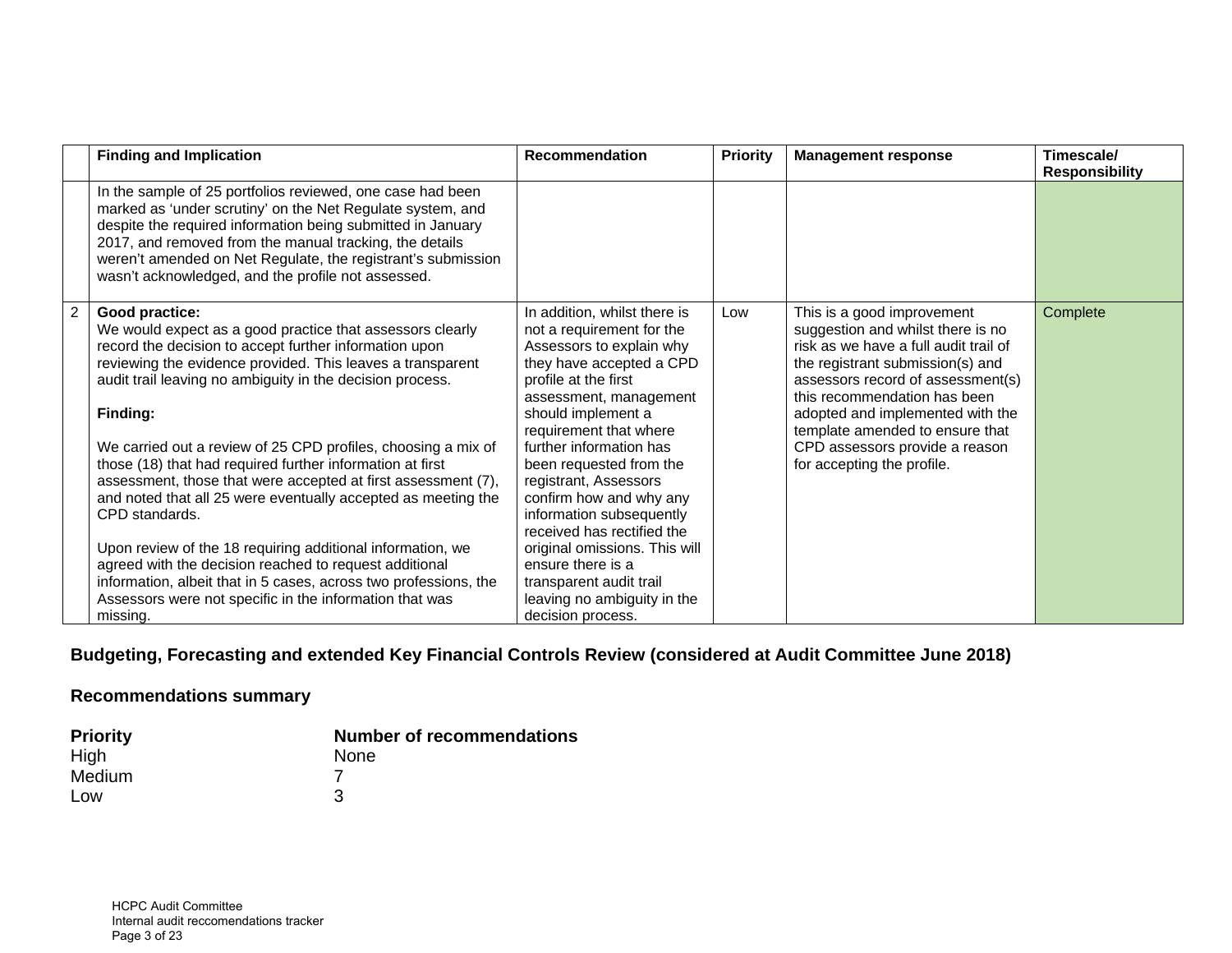|                | <b>Finding and Implication</b>                                                                                                                                                                                                                                                                                                                                                                                                                                                                                                                                                                                                                                                                                                                                                                                                                                                                                                                                                                                                                        | <b>Recommendation</b>                                                                                                                                                                                                                                                                                                                                                                                                                                                                                                                                                                                                                                                                                                               | <b>Priority</b> | <b>Management response</b>                                                                                                                                                                                                                                                                   | Timescale/<br><b>Responsibility</b>                                                                                       |
|----------------|-------------------------------------------------------------------------------------------------------------------------------------------------------------------------------------------------------------------------------------------------------------------------------------------------------------------------------------------------------------------------------------------------------------------------------------------------------------------------------------------------------------------------------------------------------------------------------------------------------------------------------------------------------------------------------------------------------------------------------------------------------------------------------------------------------------------------------------------------------------------------------------------------------------------------------------------------------------------------------------------------------------------------------------------------------|-------------------------------------------------------------------------------------------------------------------------------------------------------------------------------------------------------------------------------------------------------------------------------------------------------------------------------------------------------------------------------------------------------------------------------------------------------------------------------------------------------------------------------------------------------------------------------------------------------------------------------------------------------------------------------------------------------------------------------------|-----------------|----------------------------------------------------------------------------------------------------------------------------------------------------------------------------------------------------------------------------------------------------------------------------------------------|---------------------------------------------------------------------------------------------------------------------------|
|                | <b>Good Practice</b><br>Budgeting policies and procedures should be in place, outlining the<br>end-to-end process, roles and responsibilities (for budget holders and<br>reviewers) and review and sign-off procedures. There should be a<br>clearly defined policy owner and reviewer as well as a periodic review<br>of policies and procedures, to ensure that they remain fit for purpose.<br>Finding<br>We reviewed HCPC's Financial Operating Guidelines for new Budget<br>Holders and noted that there was guidance relating to the budgeting<br>process, key stakeholders' roles and responsibilities, and the wider<br>end-to-end process.<br>It was however identified that there is no requirement within the<br>budgeting policies and procedures to submit supporting<br>documentation in order to ascertain how the budget lines have been<br>calculated. Refer to recommendation four, also, where it was<br>observed for one department that supporting documentation was not<br>provided for all expenditure included in the budget. | The Financial Operating<br><b>Guidelines for New Budget</b><br>Holders should include<br>guidance regarding when<br>supporting documentation<br>is required to be submitted<br>in the budget templates (i.e.<br>where the budget line item<br>represents 5% of the total<br>budget value in line with<br>HCPC expectations).<br>Management should<br>ensure that all policies and<br>procedures relating to the<br>budgeting process have<br>clearly defined policy<br>owners and reviewers.<br>There should be a<br>mandatory requirement to<br>review relevant policies and<br>procedures, as a minimum<br>on an annual basis, with<br>version control in place to<br>ensure that budget holders<br>are using the latest version. | Medium          | <b>Updated Guidelines for New</b><br><b>Budget Holders to be</b><br>reviewed by SMT before end<br>of Q3. Document to be<br>communicated out to all<br>budget holders after approval<br>by<br>SMT.                                                                                            | Owner: Director of<br>Finance<br>Agreed date of<br>implementation:<br><b>From December</b><br>2018                        |
| $\overline{c}$ | <b>Good Practice</b><br>The budget setting process should encourage budget holders to<br>manage budgets efficiently and where appropriate recognise<br>synergies and cost savings that can be achieved, prior to initial<br>submission to the Finance Director or equivalent.<br>Budget holders should be challenged by Executive Management,<br>CEO and Council for the amounts being proposed to ensure the costs<br>are achievable and in line with expectations.                                                                                                                                                                                                                                                                                                                                                                                                                                                                                                                                                                                  | Budget holders, EMT and<br>the CEO should consider,<br>for example through an<br>informal lessons learned<br>review, whether the<br>budgeting process can be<br>streamlined.<br>Executive management<br>through consultation with                                                                                                                                                                                                                                                                                                                                                                                                                                                                                                   | Low             | The 2018-19 budgeting<br>process took longer and<br>more iterations needed to<br>enable Audit Committee and<br>Council to review earlier<br>versions of the budget and<br>ensure alignment with the<br>Corporate Plan. Any changes<br>to the budget process will go<br>through review at the | Owner: Director of<br>Finance<br>Agreed date of<br>implementation:<br>September 2018<br><b>Audit Committee</b><br>meeting |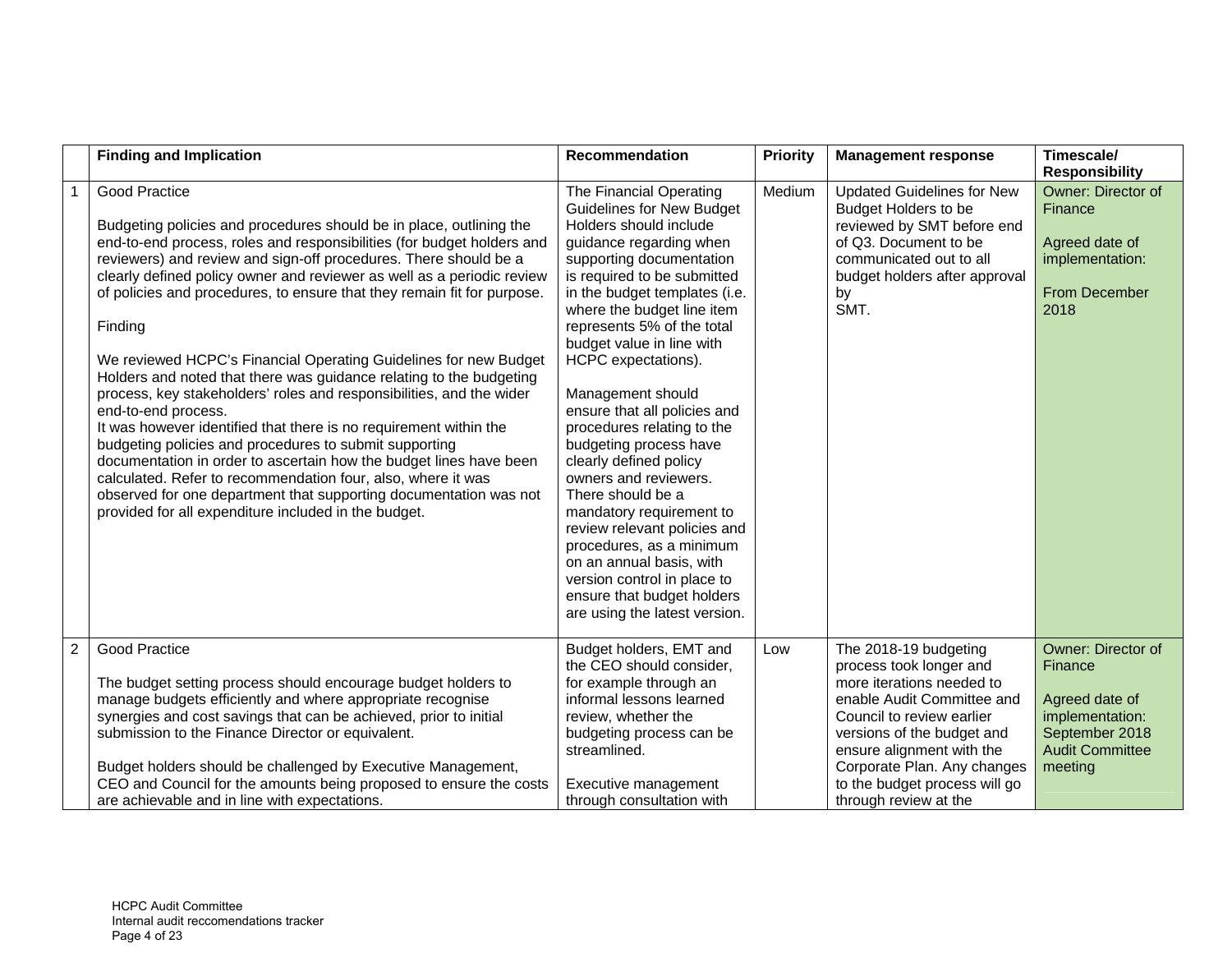|   | <b>Finding and Implication</b>                                                                                                                                                                                                                                                                                                                                                                                                                                                                                                                                                                                                                                                                                                                                                                                                                                                                                                                                                       | <b>Recommendation</b>                                                                                                                                                                                                                                                   | <b>Priority</b> | <b>Management response</b>                                                           | Timescale/<br><b>Responsibility</b> |
|---|--------------------------------------------------------------------------------------------------------------------------------------------------------------------------------------------------------------------------------------------------------------------------------------------------------------------------------------------------------------------------------------------------------------------------------------------------------------------------------------------------------------------------------------------------------------------------------------------------------------------------------------------------------------------------------------------------------------------------------------------------------------------------------------------------------------------------------------------------------------------------------------------------------------------------------------------------------------------------------------|-------------------------------------------------------------------------------------------------------------------------------------------------------------------------------------------------------------------------------------------------------------------------|-----------------|--------------------------------------------------------------------------------------|-------------------------------------|
|   | Finding<br>As part of our testing, we reviewed the IT and Communications<br>Departments' Budget Templates for 2017/2018 and identified that<br>there were three and four iterations created and submitted,<br>respectively. Based on our discussion with the Finance Director, a<br>similar number of iterations also existed for other departments within<br>HCPC. For the IT Department's budget, we noted a difference of<br>£47k between the first submission and the approved amount by<br>Council. Additionally, the Communications department budget<br>differed by £76k from the initial iteration versus the amount approved<br>by Council.                                                                                                                                                                                                                                                                                                                                 | the Audit Committee and<br>Council, should quickly<br>decide on the level of input<br>required by both<br>Committees to ensure that<br>the length of time taken to<br>produce next year's budget<br>(and future budgets) is<br>carried out within a timelier<br>manner. |                 | September Audit Committee<br>meeting                                                 |                                     |
|   | The 2018/2019 budget template iterations have increased to<br>approximately four iterations on average. Management consider that<br>opportunities exist to reduce the number of budget template iterations<br>created and subsequently the overall time taken to complete the<br>budgeting process, which we understand is currently in the region of<br>five months. We understand this was the first time that both the Audit<br>Committee and the Council were involved in the 2018/19 budget<br>setting process, which has been likely to increase the length of time<br>taken to finalise the budget. We understand management are in<br>discussions with the Audit Committee and the Council regarding the<br>level of input required by both Committees as part of next year's<br>budget setting process including limiting the number of iterations of<br>the budget to a maximum of three. This should reduce the overall<br>time taken to finalise the budget for 2019/20. |                                                                                                                                                                                                                                                                         |                 |                                                                                      |                                     |
|   | Implication.                                                                                                                                                                                                                                                                                                                                                                                                                                                                                                                                                                                                                                                                                                                                                                                                                                                                                                                                                                         |                                                                                                                                                                                                                                                                         |                 |                                                                                      |                                     |
|   | A lengthy budgeting process may result in budgets taking too long to<br>sign-off and inappropriate and inaccurate reporting<br>(management accounts) being prepared for Executive<br>Management.                                                                                                                                                                                                                                                                                                                                                                                                                                                                                                                                                                                                                                                                                                                                                                                     |                                                                                                                                                                                                                                                                         |                 |                                                                                      |                                     |
| 3 | Good Practice<br>Appropriate guidance and controls should be in place for changes to                                                                                                                                                                                                                                                                                                                                                                                                                                                                                                                                                                                                                                                                                                                                                                                                                                                                                                 | Management should<br>include a change<br>management section within                                                                                                                                                                                                      | Medium          | We will review the processes<br>for virement in the Financial<br>Regulations and the | Owner: Director of<br>Finance       |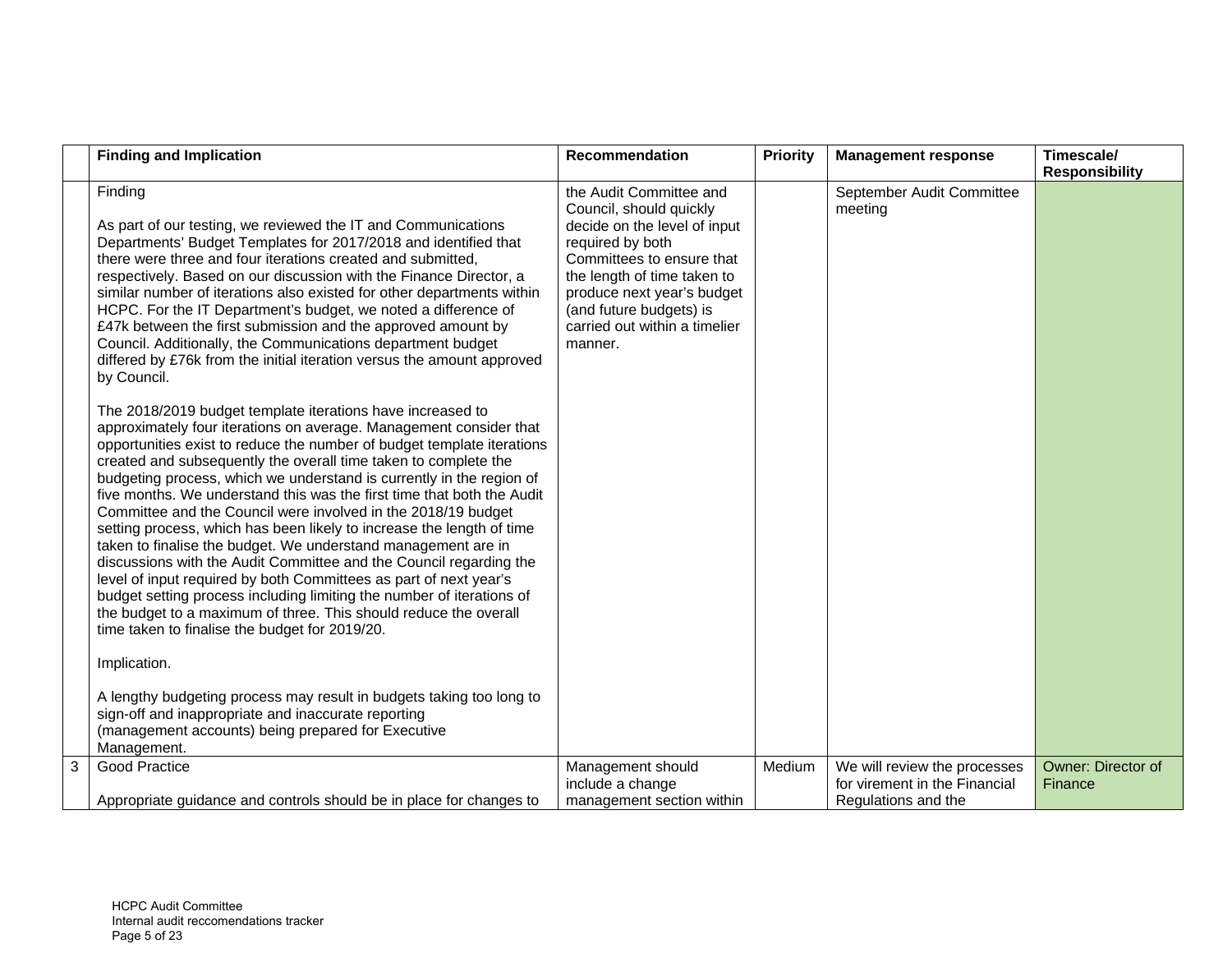|   | <b>Finding and Implication</b>                                                                                                                                                                                                                                                                                                                                                                                                                                                                                                                                                                                                                                                                                                                                                                                                                                                                                                                                                         | <b>Recommendation</b>                                                                                                                                                                                                                                                                                                                                                                                                                                                | Priority | <b>Management response</b>                                                                                                                                                                                                                                                        | Timescale/<br><b>Responsibility</b>                                                                |
|---|----------------------------------------------------------------------------------------------------------------------------------------------------------------------------------------------------------------------------------------------------------------------------------------------------------------------------------------------------------------------------------------------------------------------------------------------------------------------------------------------------------------------------------------------------------------------------------------------------------------------------------------------------------------------------------------------------------------------------------------------------------------------------------------------------------------------------------------------------------------------------------------------------------------------------------------------------------------------------------------|----------------------------------------------------------------------------------------------------------------------------------------------------------------------------------------------------------------------------------------------------------------------------------------------------------------------------------------------------------------------------------------------------------------------------------------------------------------------|----------|-----------------------------------------------------------------------------------------------------------------------------------------------------------------------------------------------------------------------------------------------------------------------------------|----------------------------------------------------------------------------------------------------|
|   | the budget post Council approval. For example, additional spend on<br>Capex. The approval process should be documented in the Financial<br>Operating Guidelines and HCPC's Delegation of Authority (or<br>equivalent).<br>Finding<br>There is no formal guidance in place detailing how changes to the<br>budget should be managed post approval from the Council. The only<br>relevant guidelines observed during the audit fieldwork related to the<br>need for budget holders to achieve their budget to within +/- 5%.<br>We also identified that there is no process in place regarding approval<br>thresholds in instances where budget holders require additional<br>spend due to unplanned events.<br>Implication<br>Without appropriate change management controls in relation to<br>amendments to the approved budget, additional expenditure may<br>be incurred by HCPC which is not communicated to key stakeholders<br>such as EMT, CEO, Council and the Audit Committee. | the Financial Regulations<br>detailing the change<br>management process, and<br>in particular relevant review<br>and sign-off procedures.<br>Approval thresholds (in<br>percentage terms or<br>absolute values) should be<br>clearly documented in the<br><b>Financial Operating</b><br>Guidelines. In instances<br>where budgets need to be<br>amended, this should be<br>formally captured and<br>appropriately reviewed in<br>line with the agreed<br>thresholds. |          | <b>Financial Operating</b><br>Procedures that are made<br>under the Financial<br>Regulations. Any changes<br>will be proposed to the<br>November Audit Committee<br>meeting.                                                                                                      | Agreed date of<br>implementation:<br>From December<br>2018                                         |
| 4 | Good Practice<br>All amounts included with budget template spreadsheets are linked to<br>supporting documentation to ensure that the correct amounts are<br>being recorded, and are appropriately supported with clear evidence.<br>Budget holders should be able to clearly justify costs through<br>supporting documentation or through adequate justification for each<br>budget line item.<br>Finding<br>Through our testing of the IT and Fitness To Practice divisions'<br>budget templates, we identified good practice in terms of supporting<br>documentation and audit trails being available for review. For both<br>divisions, each line item populated in the budget template was linked                                                                                                                                                                                                                                                                                  | The Finance Team should<br>ensure that, going forward,<br>all budget template<br>submissions and<br>supporting evidence has<br>been provided to validate<br>the expenditure lines. In<br>instances where this has<br>not been adhered to, the<br>Finance Team should seek<br>further justification and<br>evidence.                                                                                                                                                  | Medium   | A threshold will be set out in<br>the "Guidelines for New<br>budget holders" and once<br>approved; we will distribute<br>this out to each budget<br>holder.<br>Finance will ensure that<br>supporting documents are<br>obtained for all expenditure<br>lines above the threshold. | Owner: Head of<br>Financial<br>Accounting<br>Agreed date of<br>implementation:<br>By December 2018 |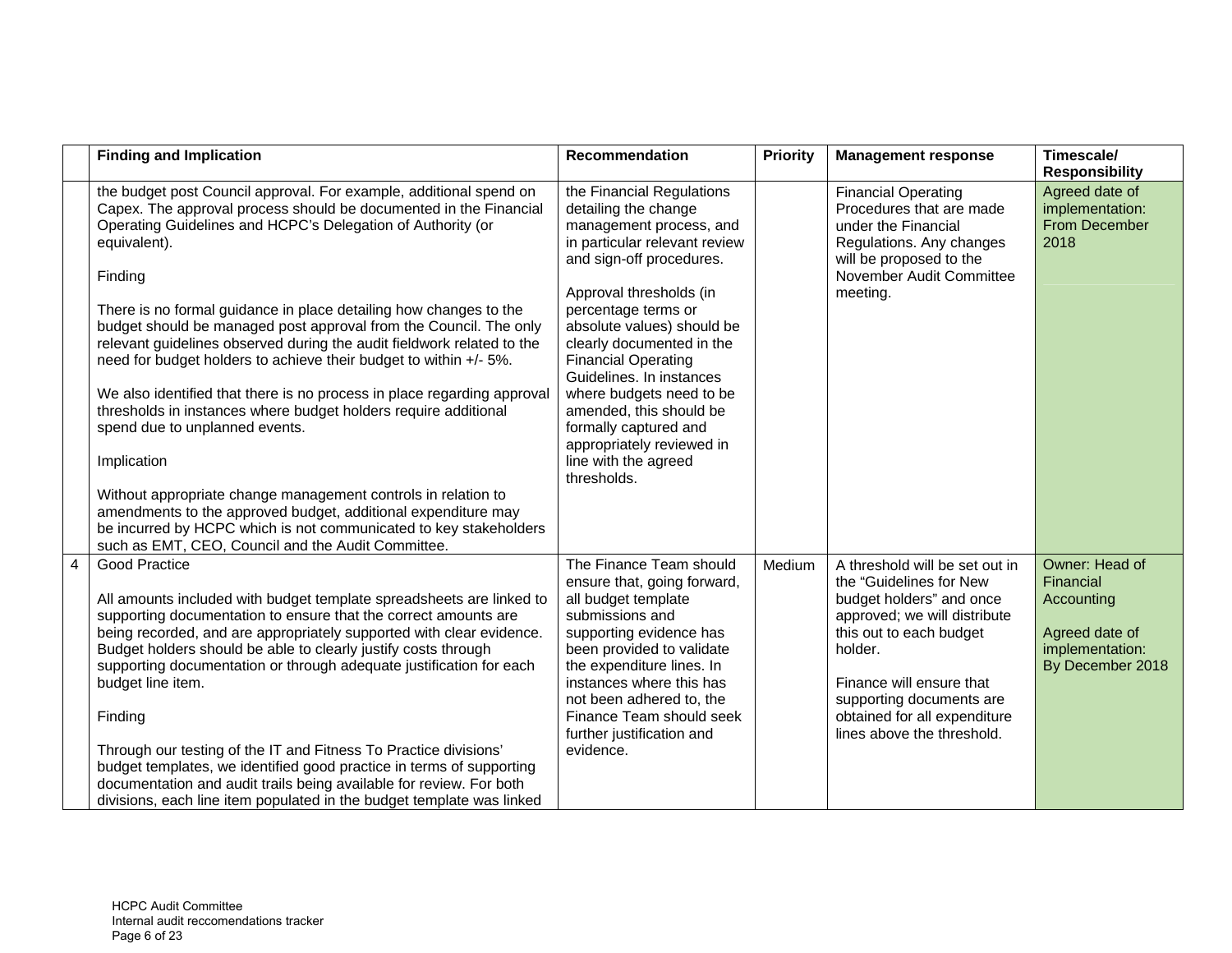|   | <b>Finding and Implication</b>                                                                                                                                                                                                                                                                                                                                                                                                                                                                                                                                                                                                                                                                                                                                                                                                                                                                                                                                                                           | <b>Recommendation</b>                                                                                                                                                                                                                                     | <b>Priority</b> | <b>Management response</b>                                                                                                                                                                                                                                                                                                                                                                                                                                                                                                                                                                         | Timescale/<br><b>Responsibility</b> |
|---|----------------------------------------------------------------------------------------------------------------------------------------------------------------------------------------------------------------------------------------------------------------------------------------------------------------------------------------------------------------------------------------------------------------------------------------------------------------------------------------------------------------------------------------------------------------------------------------------------------------------------------------------------------------------------------------------------------------------------------------------------------------------------------------------------------------------------------------------------------------------------------------------------------------------------------------------------------------------------------------------------------|-----------------------------------------------------------------------------------------------------------------------------------------------------------------------------------------------------------------------------------------------------------|-----------------|----------------------------------------------------------------------------------------------------------------------------------------------------------------------------------------------------------------------------------------------------------------------------------------------------------------------------------------------------------------------------------------------------------------------------------------------------------------------------------------------------------------------------------------------------------------------------------------------------|-------------------------------------|
|   | to supporting workings, in order to justify the costs included.<br>However, we reviewed the Communications budget template and<br>noted that certain amounts had been populated without a reference to<br>supporting documentation/relevant worksheets. For example, values<br>were manually entered into cells for the 2017/2018 budget templates<br>totalling approximately £335k without any supporting documentation.<br>As a result, we were unable to comment on the accuracy of budget<br>line items against supporting information.                                                                                                                                                                                                                                                                                                                                                                                                                                                              |                                                                                                                                                                                                                                                           |                 |                                                                                                                                                                                                                                                                                                                                                                                                                                                                                                                                                                                                    |                                     |
|   | Implication                                                                                                                                                                                                                                                                                                                                                                                                                                                                                                                                                                                                                                                                                                                                                                                                                                                                                                                                                                                              |                                                                                                                                                                                                                                                           |                 |                                                                                                                                                                                                                                                                                                                                                                                                                                                                                                                                                                                                    |                                     |
|   | Inputting amounts into spreadsheets without reference to supporting<br>worksheets, or other supporting information, may result in inaccurate<br>or inappropriate budgets being produced.                                                                                                                                                                                                                                                                                                                                                                                                                                                                                                                                                                                                                                                                                                                                                                                                                 |                                                                                                                                                                                                                                                           |                 |                                                                                                                                                                                                                                                                                                                                                                                                                                                                                                                                                                                                    |                                     |
| 5 | Good Practice<br>Management accounts are prepared by the Finance Team on a<br>monthly basis, and are sent to budget holders for their review and<br>comment. The management accounts will be compared against<br>budgets and forecasts to provide insight to budget holders regarding<br>over/underspend.<br>Finding<br>We reviewed the management accounts for the IT and<br>Communication departments and identified that although<br>comparisons are made between year to date actual vs. year to date<br>budget. Feedback from stakeholders interviewed indicated that whilst<br>the above comparison has been useful, most stakeholders we spoke<br>to wanted to have the comparison of spend for the year to date actual<br>vs. the total budget (i.e. that was approved by Council) and this would<br>enhance decision-making regarding potential re-allocation of budget<br>or requests for additional spend.<br>Implication<br>Without appropriate analysis against the approved annual budget, | Finance should consider<br>the feedback from other<br>executives and discuss and<br>agree at the next SMT what<br>level of reporting (i.e. year<br>to date actual vs year to<br>date budget or any other<br>form) is most appropriate<br>for their needs. | Low             | We agree that monthly<br>reports should be comparing<br><b>YTD actuals against YTD</b><br>budget. The mid-year<br>forecasting process will be<br>used to redistribute<br>resources in response to<br>changes in circumstances,<br>and where that occurs; those<br>circumstances will be part of<br>the explanation for variances<br>between actual costs and<br>budgeted costs.<br>Following the EMT<br>restructure, new budget<br>holders are in place. We will<br>hold meetings with the new<br>budget holders and executive<br>directors to discuss other<br>management report<br>requirements. | 4/9/2018 - complete                 |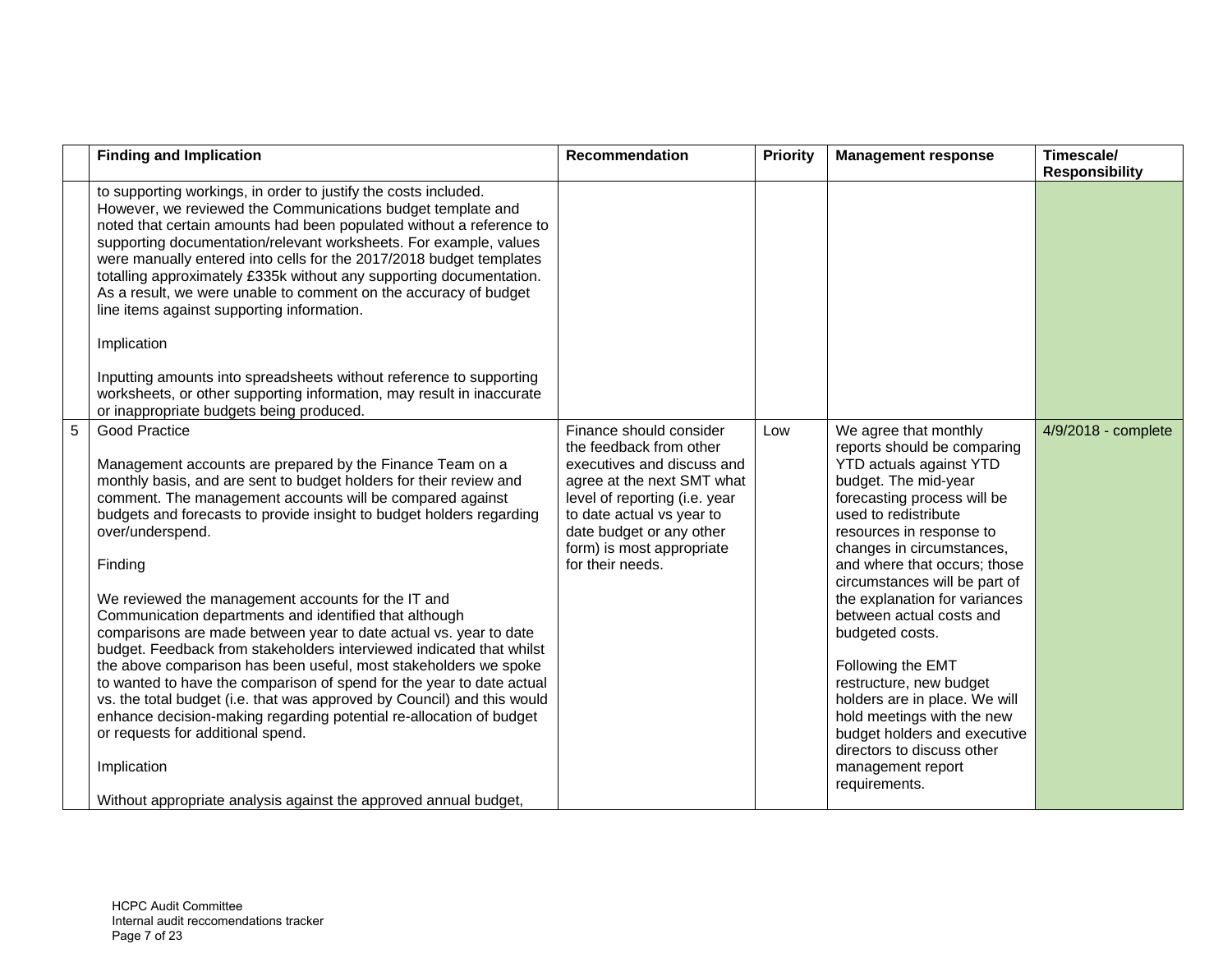|                | <b>Finding and Implication</b>                                                                                                                                                                                                                                                                                                                                                                                                                                                                                                                                                                                                                                                                                                                                                                                                                                                                                                                                                                                                                                                                                                                                                                                                                                                                                                                                                                                                                                                                                                                                                                                                                | Recommendation                                                                                                                                                                                                                                                                                                                                                                                         | Priority | <b>Management response</b>                                                                                                                                                                                                                                                                                                                                                                                                                                                                                                                                                                                         | Timescale/<br><b>Responsibility</b>  |
|----------------|-----------------------------------------------------------------------------------------------------------------------------------------------------------------------------------------------------------------------------------------------------------------------------------------------------------------------------------------------------------------------------------------------------------------------------------------------------------------------------------------------------------------------------------------------------------------------------------------------------------------------------------------------------------------------------------------------------------------------------------------------------------------------------------------------------------------------------------------------------------------------------------------------------------------------------------------------------------------------------------------------------------------------------------------------------------------------------------------------------------------------------------------------------------------------------------------------------------------------------------------------------------------------------------------------------------------------------------------------------------------------------------------------------------------------------------------------------------------------------------------------------------------------------------------------------------------------------------------------------------------------------------------------|--------------------------------------------------------------------------------------------------------------------------------------------------------------------------------------------------------------------------------------------------------------------------------------------------------------------------------------------------------------------------------------------------------|----------|--------------------------------------------------------------------------------------------------------------------------------------------------------------------------------------------------------------------------------------------------------------------------------------------------------------------------------------------------------------------------------------------------------------------------------------------------------------------------------------------------------------------------------------------------------------------------------------------------------------------|--------------------------------------|
|                | there is a loss of accountability for the original budget.                                                                                                                                                                                                                                                                                                                                                                                                                                                                                                                                                                                                                                                                                                                                                                                                                                                                                                                                                                                                                                                                                                                                                                                                                                                                                                                                                                                                                                                                                                                                                                                    |                                                                                                                                                                                                                                                                                                                                                                                                        |          |                                                                                                                                                                                                                                                                                                                                                                                                                                                                                                                                                                                                                    |                                      |
| 6              | <b>Good Practice</b><br>The Finance Team should perform supplier statement reconciliations<br>on a monthly/quarterly basis to ensure that the accounts payable<br>balance is accurate and complete. This is typically performed through<br>reconciling the creditor balance per HCPC's records to an external<br>statement from the supplier; investigating any differences identified.<br>Finding<br>We observed on an adhoc basis that the finance team carry out an<br>informal check to confirm supplier balances. This is carried out<br>through an exchange of emails between the finance team and the<br>suppliers. The evidence of the supplier confirmations are then<br>retained on a shared finance mailbox. We observed there was no<br>systematic filing of supplier statements and therefore the shared<br>mailbox is just being used as a repository.<br>The current supplier reconciliation process is not adequate, for<br>example any differences in values arising between Sage and the<br>suppliers' statement of account (confirmation) are not captured in the<br>current process, and therefore there is a risk that these differences<br>are not readily known or resolved in a timely manner. In addition,<br>based on our sample testing of the current supplier reconciliations<br>process, we identified one instance where the supplier statement of<br>account was not obtained to confirm the supplier balance back to<br>Sage.<br>Implication<br>Without supplier reconciliations being performed between the<br>suppliers' statement of account and the accounts payable ledger,<br>there is a risk that the | The Finance Team should<br>perform supplier<br>reconciliations on a<br>frequent basis, to ensure<br>that the correct amounts<br>are recorded in Sage.<br>Month-end close procedure<br>documentation should be<br>updated to ensure that<br>there is a mandatory<br>requirement to perform<br>supplier statement<br>reconciliations, which are<br>then reviewed by the Head<br>of Financial Accounting. | Medium   | We will continue to request<br>supplier statement and<br>reconcile while we review<br>Purchase Order listing and in<br>preparation for month end<br>Accounts Payable closing<br>process. We will ensure<br>better documentation<br>(electronically) of the supplier<br>balances we have reconciled<br>and regular review are taking<br>place by the financial<br>account.<br>During month end, Head of<br><b>Financial Accounting will</b><br>review the top 10 supplier to<br>ensure supplier reconciliation<br>took place and that they have<br>been reviewed. We will<br>record all approval<br>electronically. | 4/9/2018 - complete                  |
| $\overline{7}$ | <b>Good Practice</b>                                                                                                                                                                                                                                                                                                                                                                                                                                                                                                                                                                                                                                                                                                                                                                                                                                                                                                                                                                                                                                                                                                                                                                                                                                                                                                                                                                                                                                                                                                                                                                                                                          | There should be clearly<br>defined approval thresholds                                                                                                                                                                                                                                                                                                                                                 | Low      | We will explore the possibility<br>to submit staff expenses                                                                                                                                                                                                                                                                                                                                                                                                                                                                                                                                                        | <b>Owner: Director of</b><br>Finance |
|                | There should be a Staff Expenses Policy in place, which details                                                                                                                                                                                                                                                                                                                                                                                                                                                                                                                                                                                                                                                                                                                                                                                                                                                                                                                                                                                                                                                                                                                                                                                                                                                                                                                                                                                                                                                                                                                                                                               | for different grades of line                                                                                                                                                                                                                                                                                                                                                                           |          | through WAP approval. We                                                                                                                                                                                                                                                                                                                                                                                                                                                                                                                                                                                           |                                      |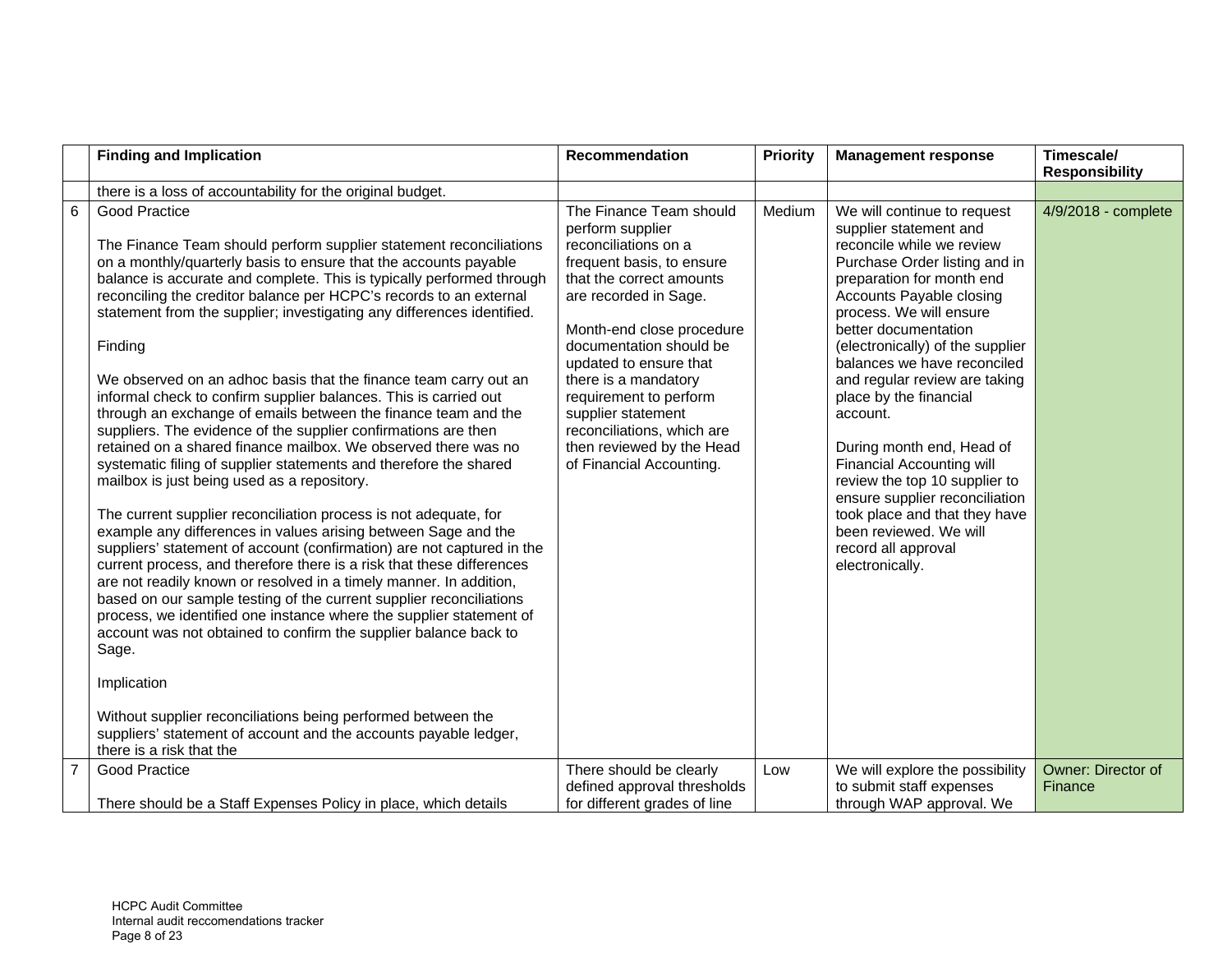|   | <b>Finding and Implication</b>                                                                                                                                                                                                                                                                                                                                                                                                                                                                         | <b>Recommendation</b>                                                          | <b>Priority</b> | <b>Management response</b>                                               | Timescale/<br><b>Responsibility</b>                      |
|---|--------------------------------------------------------------------------------------------------------------------------------------------------------------------------------------------------------------------------------------------------------------------------------------------------------------------------------------------------------------------------------------------------------------------------------------------------------------------------------------------------------|--------------------------------------------------------------------------------|-----------------|--------------------------------------------------------------------------|----------------------------------------------------------|
|   | guidance in relation travel, subsistence, accommodation and other<br>expense claim areas. The policy should be reviewed and approved at<br>least annually to ensure that it remains fit for purpose.                                                                                                                                                                                                                                                                                                   | managers, within the<br>Policy.                                                |                 | will update expense policy to<br>state the threshold levels.             | Agreed date of<br>implementation:<br>Expense policy will |
|   | Finding                                                                                                                                                                                                                                                                                                                                                                                                                                                                                                |                                                                                |                 |                                                                          | be submitted for<br>review for                           |
|   | Based our review of the Staff Expenses Policy in place and also<br>reviewing the process by which staff expenses are claimed. We found<br>the currently staff expense policy does not detail the financial limit by<br>which line managers can approve staff expenses. It is therefore<br>assumed in the policy all expenses, except for international travel<br>which requires the Chief Executive's approval, can be approved by a<br>line manager.                                                  |                                                                                |                 |                                                                          | November Audit<br>Committee meeting.                     |
|   | During our testing of staff expenses we did not find any exceptions,<br>however it is good practice for line managers based on their seniority<br>of position, to have delegated approval limits to approve staff<br>expenses as the first line of control. This ensures that any significant<br>business related expenses are visible and approved by the most<br>appropriate senior member of the management team before being<br>sent to the finance department for secondary approval and payment. |                                                                                |                 |                                                                          |                                                          |
|   | Implication                                                                                                                                                                                                                                                                                                                                                                                                                                                                                            |                                                                                |                 |                                                                          |                                                          |
|   | Without appropriate approval thresholds in place, inappropriate staff<br>expense claims could be approved without the appropriate visibility by<br>senior management.                                                                                                                                                                                                                                                                                                                                  |                                                                                |                 |                                                                          |                                                          |
| 8 | <b>Good Practice</b><br>We would expect purchase orders to be raise in timely manner, and                                                                                                                                                                                                                                                                                                                                                                                                              | POs should be raised in a<br>timely manner, but more<br>importantly the budget | Medium          | Meetings to be held with<br>budget holders and<br>performance of regular | Owner: Head of<br>Financial<br>Accounting                |
|   | not raised retrospectively. Furthermore, we would expect approved<br>purchase orders to be closed once the invoice(s) has been received                                                                                                                                                                                                                                                                                                                                                                | holder/approver should not<br>approve any intent to                            |                 | review to start before end of<br>Q2                                      | Agreed date of                                           |
|   | and processed.                                                                                                                                                                                                                                                                                                                                                                                                                                                                                         | purchase goods/services<br>without a valid PO. This will                       |                 | We will address                                                          | implementation:                                          |
|   | Finding                                                                                                                                                                                                                                                                                                                                                                                                                                                                                                | prevent the majority of<br>retrospective POs being                             |                 | inappropriate use of<br>retrospective POs through                        | September 2018                                           |
|   | Through our discussions with the Finance Team, and subsequent                                                                                                                                                                                                                                                                                                                                                                                                                                          | raised.                                                                        |                 | informal communication with                                              |                                                          |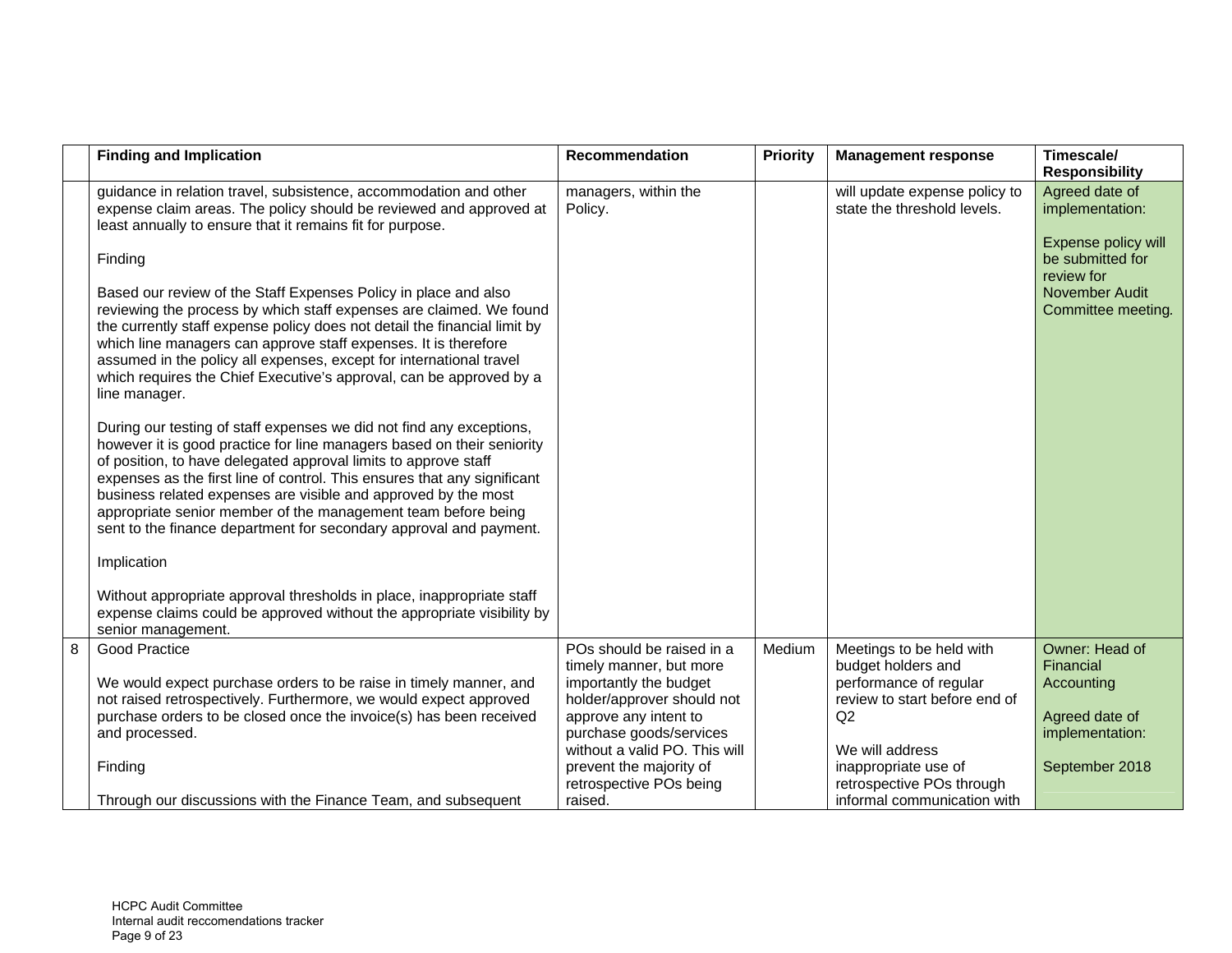|   | <b>Finding and Implication</b>                                                                                                                                                                                                                                                                                                                                                                                                                                                                                                                                                                                                                                                                                                                   | Recommendation                                                                                                                                                                                                                                                                                                                                                                                                                                                                                | <b>Priority</b> | <b>Management response</b>                                                                                                                                                                                                                                                                                                                                                                                                                               | Timescale/<br><b>Responsibility</b> |
|---|--------------------------------------------------------------------------------------------------------------------------------------------------------------------------------------------------------------------------------------------------------------------------------------------------------------------------------------------------------------------------------------------------------------------------------------------------------------------------------------------------------------------------------------------------------------------------------------------------------------------------------------------------------------------------------------------------------------------------------------------------|-----------------------------------------------------------------------------------------------------------------------------------------------------------------------------------------------------------------------------------------------------------------------------------------------------------------------------------------------------------------------------------------------------------------------------------------------------------------------------------------------|-----------------|----------------------------------------------------------------------------------------------------------------------------------------------------------------------------------------------------------------------------------------------------------------------------------------------------------------------------------------------------------------------------------------------------------------------------------------------------------|-------------------------------------|
|   | and fieldwork, we identified that there are no formal processes or<br>controls in place for tracking employees who consistently raise<br>POs in an untimely fashion or through the use of old POs, in order to<br>identify and provide training for the individuals involved. Whilst our<br>sample testing did not find any retrospective POs, management are<br>aware of late POs being raised. This further suggests that the current<br>process for raising purchase orders cannot be relied on as staff could<br>raise purchase orders once invoices are sent by relevant suppliers.<br>We understand since our fieldwork that Management have taken<br>action to communicate with staff to prohibit the use of existing<br>purchase orders. | Management should also<br>track retrospective POs and<br>report these at an<br>appropriate committee, for<br>example SMT for oversight.                                                                                                                                                                                                                                                                                                                                                       |                 | the budget holders<br>concerned and their line<br>managers if appropriate.<br>Reporting to a<br>Committee is not required.                                                                                                                                                                                                                                                                                                                               |                                     |
|   | Implication<br>Without appropriate controls for identifying staff who consistently<br>create POs in an untimely fashion, HCPC may be committing to<br>expenditure, without appropriate purchase orders being raised.                                                                                                                                                                                                                                                                                                                                                                                                                                                                                                                             |                                                                                                                                                                                                                                                                                                                                                                                                                                                                                               |                 |                                                                                                                                                                                                                                                                                                                                                                                                                                                          |                                     |
| 9 | <b>Good Practice</b><br>Changes to supplier master data should be reviewed on a regular<br>basis, for example monthly, in order to validate the completeness and<br>accuracy of such changes. Where supplier bank details are required<br>to be changed/amended.<br>We would expect to see:<br>segregation of duties internally within HCPC for approval of any<br>changes to bank details<br>HCPC to carry out a check with the company (typically fraud<br>occurs through trusted and known individuals)<br>management to review and approve (i.e. monthly) changes<br>supplier master data.<br>Finding                                                                                                                                        | Given that the organisation<br>has a system in place that<br>allows it to capture changes<br>to supplier information, we<br>would strongly recommend<br>that the system is used to<br>capture the approval<br>(through the new Sage<br>plug-in or equivalent) of<br>changes by an appropriate<br>and authorised<br>individual(s).<br>Management should<br>introduce a formal control,<br>which requires a periodic<br>(monthly) review and<br>approval of changes to<br>supplier master data, | Medium          | We have obtained the<br>license string for this<br>function; this will be apply to<br>the system in June 18.<br>We will include a new step in<br>the weekly payment run, to<br>ensure a report has been run<br>to show that all changes<br>made to the supplier<br>database are approved.<br>We will investigate this with<br>Sage and investigate any<br>risks associated or<br>unintended consequences<br>associated with carrying out<br>this action. | $4/9/2018 -$<br>Complete            |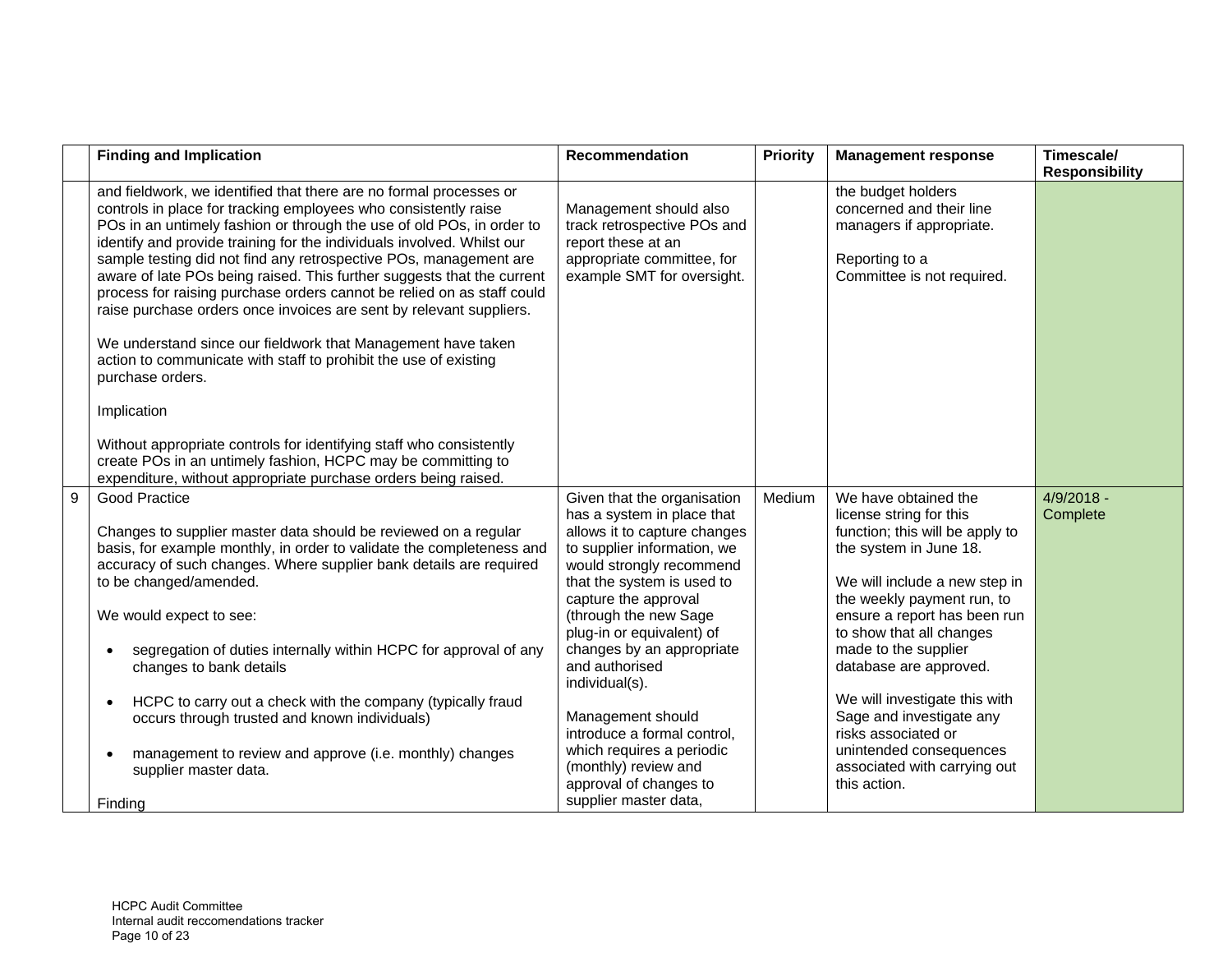| <b>Finding and Implication</b><br><b>Recommendation</b>                                                                                                                                                                                                                                                                                                                                                                                                                                                                                                                                                                                                                                                                                                                                                                                                                                                                                                                                                                                                                                                                                                                                                                                                                                                                                                                                                                                                                                                                                                                                                                                                                                                                                                                                                                                                                                                                                                                                                                                                                                                                                                                                                                                                                                   | <b>Priority</b>                                                                                                                                                                                                                                                                               | <b>Management response</b> | Timescale/<br><b>Responsibility</b> |
|-------------------------------------------------------------------------------------------------------------------------------------------------------------------------------------------------------------------------------------------------------------------------------------------------------------------------------------------------------------------------------------------------------------------------------------------------------------------------------------------------------------------------------------------------------------------------------------------------------------------------------------------------------------------------------------------------------------------------------------------------------------------------------------------------------------------------------------------------------------------------------------------------------------------------------------------------------------------------------------------------------------------------------------------------------------------------------------------------------------------------------------------------------------------------------------------------------------------------------------------------------------------------------------------------------------------------------------------------------------------------------------------------------------------------------------------------------------------------------------------------------------------------------------------------------------------------------------------------------------------------------------------------------------------------------------------------------------------------------------------------------------------------------------------------------------------------------------------------------------------------------------------------------------------------------------------------------------------------------------------------------------------------------------------------------------------------------------------------------------------------------------------------------------------------------------------------------------------------------------------------------------------------------------------|-----------------------------------------------------------------------------------------------------------------------------------------------------------------------------------------------------------------------------------------------------------------------------------------------|----------------------------|-------------------------------------|
| Based on our audit work, we carried out checks to understand the<br>whether changes to supplier master data including bank details are<br>reviewed and approved in a timely manner. We found through our<br>fieldwork and discussions that the HCPC have the ability to run an<br>discussion with the<br>audit log report from Sage, which picks up changes to supplier master<br>supplier.<br>data (including bank details, business address, and contact details).<br>However, we found that the report has not been run on a regular<br>Management should<br>basis, if at all. We were provided with the audit log during our field<br>work, and noted from our review of the report, that the 'approved on'<br>date fields were blank, and we were therefore unable to ascertain<br>whether approvals were provided for relevant amendments through<br>the right process/system.<br>and employee bank<br>account details; for<br>Discussions with the Head of Finance identified that HCPC are<br>working with Sage to create a plug-in, where appropriate approval<br>can be obtained, prior to making any changes to the supplier master<br>data. Furthermore, based on our fieldwork, we were able to validate<br>query.<br>that appropriate segregation of duty controls are in place as the<br>Transactions Team and IT super-users are the only individuals who<br>have access in Sage 200, to make changes to supplier master data<br>Through our discussions with the Head of Finance, we noted that IT<br>super-users do not have Sage installed on their computers and<br>therefore, are currently unable to make changes to supplier master<br>data. Finally, we reviewed a sample of spot checks performed<br>regarding changes to supplier master data through validating the<br>bank account details on the BACs run to the supplier invoice<br>however, this is currently being performed on an ad-hoc basis by the<br>Head of Finance.<br>Implication<br>There is a risk that inappropriate or fraudulent changes could be<br>made to supplier master data, such as bank details, and this would<br>not be identified as the change report is not reviewed, and<br>amendments are not agreed to supporting documentation and<br>approved prior to changes being made. | including agreement to<br>supporting documentation,<br>and confirmation through<br>evaluate whether Sage is<br>able to provide the relevant<br>reports/data extracts to be<br>able to compare supplier<br>example through exporting<br>data into Microsoft Excel<br>and running a 'V look up' |                            |                                     |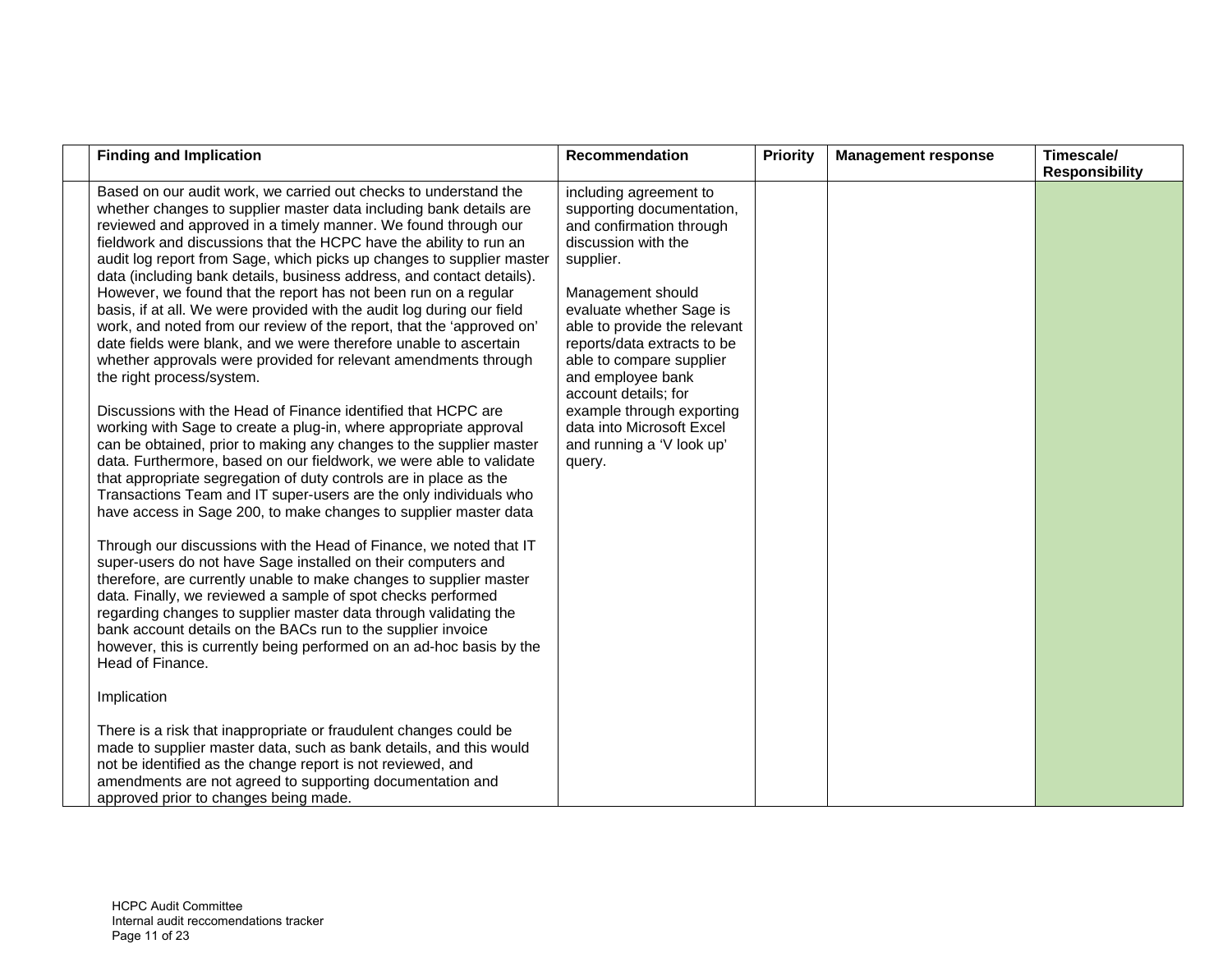|                | <b>Finding and Implication</b>                                                                                                                                                                                                                                                                                                                                                                                                                                                                                                                                                                                                                                                                                                                                                                                                                                                                                                                                                                                                                                                                       | <b>Recommendation</b>                                                                                                                                                                                                                                                                   | <b>Priority</b> | <b>Management response</b>                                                                                                                                                                                                                                                                                                                                                                                                                                                                                                                                                                                                                                           | Timescale/<br><b>Responsibility</b>                                                                 |
|----------------|------------------------------------------------------------------------------------------------------------------------------------------------------------------------------------------------------------------------------------------------------------------------------------------------------------------------------------------------------------------------------------------------------------------------------------------------------------------------------------------------------------------------------------------------------------------------------------------------------------------------------------------------------------------------------------------------------------------------------------------------------------------------------------------------------------------------------------------------------------------------------------------------------------------------------------------------------------------------------------------------------------------------------------------------------------------------------------------------------|-----------------------------------------------------------------------------------------------------------------------------------------------------------------------------------------------------------------------------------------------------------------------------------------|-----------------|----------------------------------------------------------------------------------------------------------------------------------------------------------------------------------------------------------------------------------------------------------------------------------------------------------------------------------------------------------------------------------------------------------------------------------------------------------------------------------------------------------------------------------------------------------------------------------------------------------------------------------------------------------------------|-----------------------------------------------------------------------------------------------------|
| $\overline{0}$ | Good Practice<br>There should be guidance available to the Finance Team detailing<br>how journals should be prepared, reviewed and subsequently posted<br>into the accounting system, Sage.<br>Finding<br>During our discussions with the Finance Team, supported by testing<br>performed, it was identified that there is currently no documented<br>procedural guidance detailing how journals should be prepared and<br>reviewed, prior to being posted. Based on our discussions with the<br>Finance Director, journals are reviewed by the<br>Head of Finance on a monthly basis, however, this review takes place<br>after journals have been posted, as opposed to before posting in the<br>Sage finance system in line with good practice.<br>Implication<br>Without appropriate procedures in place for journal postings, audit<br>trail requirements and review processes, incorrect or inappropriate<br>amounts may be posted to the general ledger. This could also lead to<br>the need for journals to be corrected, increasing the administrative<br>requirements of the Finance Team. | Management should create<br>a formalised journal posting<br>procedure which includes,<br>but is not limited to, the<br>following:<br>Journal preparation<br>procedures<br>Journal review<br>processes<br>The process for<br>recording the journal<br>within the Sage<br>finance system. | Medium          | We will create guidance to<br>show the journal posting<br>procedure.<br>We have ensured that<br>segregation of duty exists<br>between reviewer and<br>submitter of journals.<br>All journals are showing in<br>the transaction listing and<br>reviewed by budget holder as<br>part of month-end review<br>process.<br>To avoid creating a<br>bottleneck and delay month<br>end processes, journals are<br>reviewed after they are<br>posted, but before we finalise<br>the month end account. The<br>current financial system does<br>not support approval routes<br>for journals. We will have to<br>keep the current process<br>until a new system is in<br>place. | Owner: Head of<br>Financial<br>Accounting<br>Agreed date of<br>implementation:<br>September<br>2018 |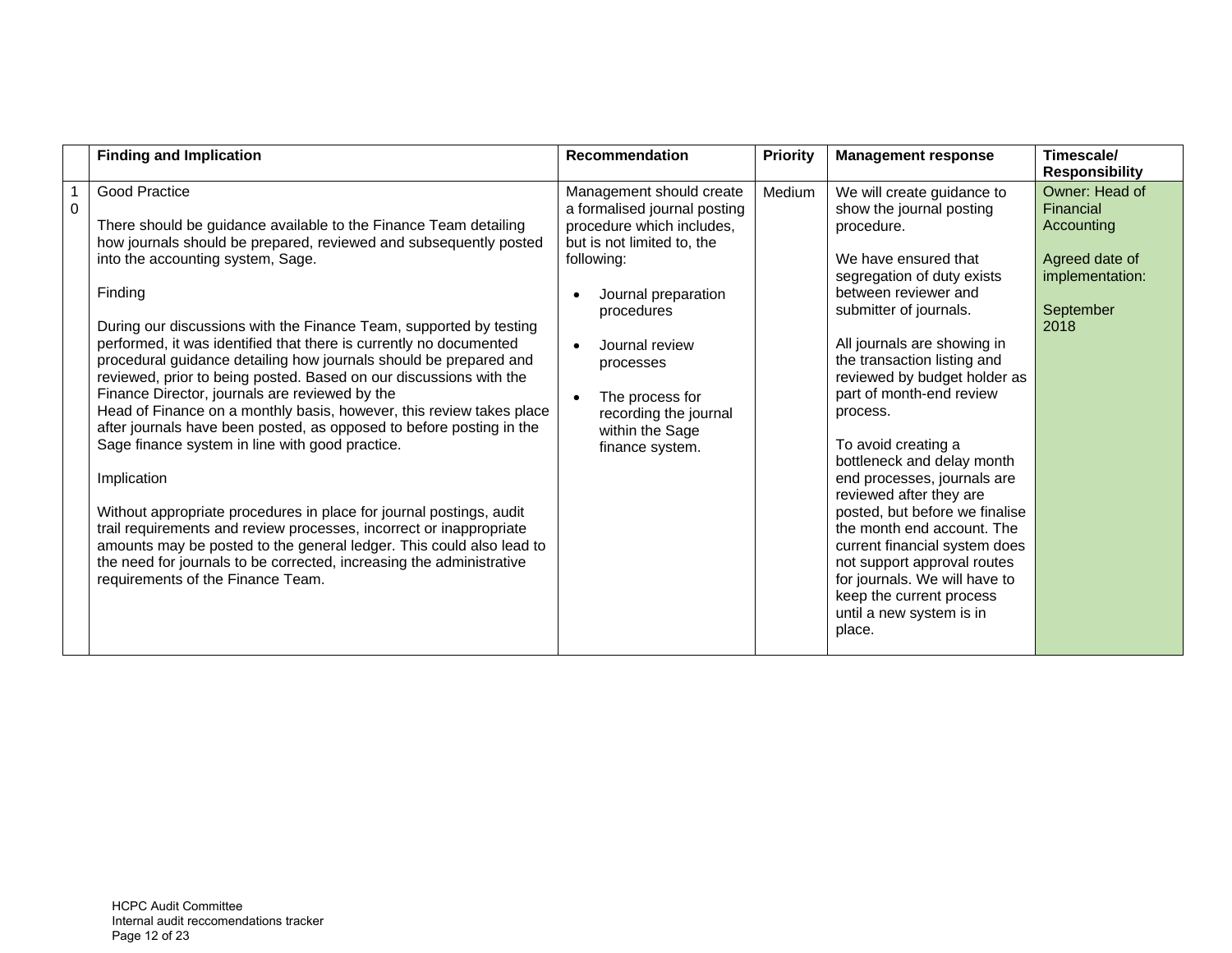# **Cyber Security Review (considered at Audit Committee March 2018)**

| <b>Priority</b> | <b>Number of recommendations</b> |
|-----------------|----------------------------------|
| High            | <b>None</b>                      |
| Medium          |                                  |
| Low             | 5                                |

| <b>Finding and Implication</b>                                                                                                                                                                                                                                                                                                                                                                                                                                                                                                                                                                                                                                                                                                                                                                                                                                                                                                                                                                                                                                                                                                                                                                                                                                                                                              | <b>Recommendation</b>                                                                                                                                                                                                                                                                                                                                                                                                                                                                                                                                                                                                      | <b>Priority</b> | <b>Management response</b>                                                                                                                                                                                                                                                                                                                                                                                                                                                                                                                                                                                                                                                                                                                                                                                                  | Timescale/<br><b>Responsibility</b> |
|-----------------------------------------------------------------------------------------------------------------------------------------------------------------------------------------------------------------------------------------------------------------------------------------------------------------------------------------------------------------------------------------------------------------------------------------------------------------------------------------------------------------------------------------------------------------------------------------------------------------------------------------------------------------------------------------------------------------------------------------------------------------------------------------------------------------------------------------------------------------------------------------------------------------------------------------------------------------------------------------------------------------------------------------------------------------------------------------------------------------------------------------------------------------------------------------------------------------------------------------------------------------------------------------------------------------------------|----------------------------------------------------------------------------------------------------------------------------------------------------------------------------------------------------------------------------------------------------------------------------------------------------------------------------------------------------------------------------------------------------------------------------------------------------------------------------------------------------------------------------------------------------------------------------------------------------------------------------|-----------------|-----------------------------------------------------------------------------------------------------------------------------------------------------------------------------------------------------------------------------------------------------------------------------------------------------------------------------------------------------------------------------------------------------------------------------------------------------------------------------------------------------------------------------------------------------------------------------------------------------------------------------------------------------------------------------------------------------------------------------------------------------------------------------------------------------------------------------|-------------------------------------|
| Good Practice<br>Access management is a key area within an IT security<br>framework, as it should ensure that data is only accessible to<br>authorised and necessary individuals. It is good practice to<br>implement processes to ensure that all access requests (and<br>changes to existing access rights) are reviewed and approved<br>before being granted, and that access is removed when no<br>longer necessary. In addition, periodically reviewing users'<br>access rights ensures that access remains appropriate and<br>commensurate with job responsibilities.<br>Finding<br>We noted that HCPC management has begun to request that<br>department heads revalidate appropriateness of access for<br>users who have access to their respective departments' share<br>drive on a monthly basis. However, not all department heads<br>were revalidating this access as requested. Additionally, there<br>is no documented process in place that provides a path to<br>escalate this non response and ensure that access is ultimately<br>reviewed on the frequency defined by management. Access to<br>organisation-wide assets such as the network is key to<br>ensuring that HCPC can demonstrate that it is appropriately<br>implementing security controls to protect personal data that is<br>held by HCPC. | R1: Management should<br>develop policies and<br>procedures to formalise the<br>monthly user access review<br>process, including an<br>escalation process if non<br>response persists from<br>department heads.<br>Additionally, management<br>should coordinate with<br>department heads and line<br>managers throughout the<br>organisation to identify<br>opportunities to expand this<br>user access review to<br>include application level<br>access that may be<br>provisioned at the<br>department level such as<br><b>HCPC's core financial</b><br>systems, which are<br>provisioned by the finance<br>department. | Medium          | Robust controls for the starters and<br>leavers process enforce access<br>controls to the network<br>infrastructure. The current<br>procedure for managing user<br>access prevents a user from<br>accumulating access rights by<br>enforcing rights that are specific to<br>a single team and role.<br>Secondary access controls are<br>maintained within business<br>applications and are maintained by<br>each specialist business teams.<br>A policy and procedure will be<br>developed to clarify the user access<br>revalidation process including the<br>escalation procedure for this<br>secondary control.<br>The IT team will work with the<br><b>Business Process Improvement</b><br>team to support the coordination of<br>the review of access<br>revalidation for each affected<br>business application by the | $4/9/2018 -$<br>complete            |
|                                                                                                                                                                                                                                                                                                                                                                                                                                                                                                                                                                                                                                                                                                                                                                                                                                                                                                                                                                                                                                                                                                                                                                                                                                                                                                                             |                                                                                                                                                                                                                                                                                                                                                                                                                                                                                                                                                                                                                            |                 | business owners.                                                                                                                                                                                                                                                                                                                                                                                                                                                                                                                                                                                                                                                                                                                                                                                                            |                                     |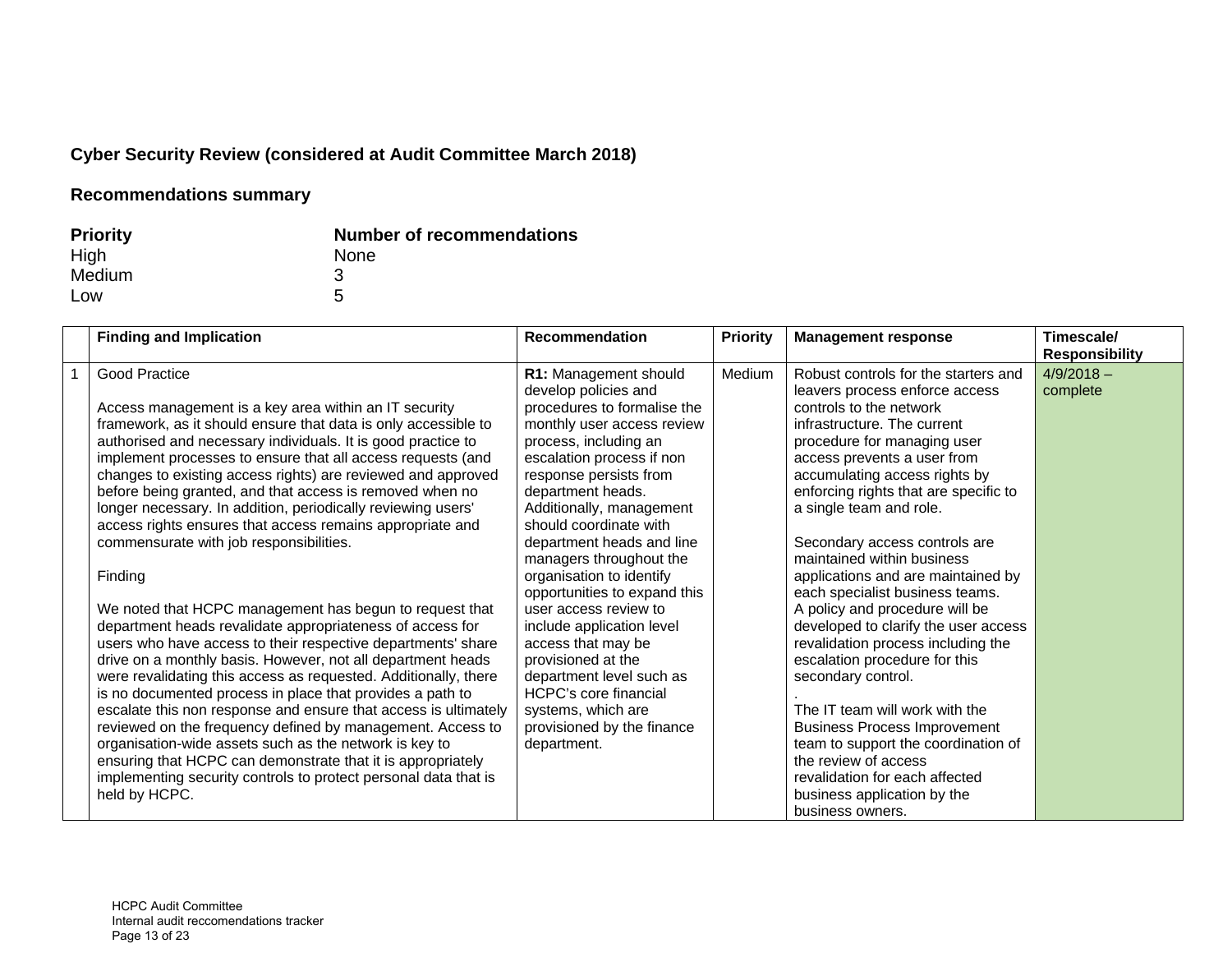|                | <b>Finding and Implication</b>                                                                                                                                                                                                                                                                                                                                                                                                                                                                                                                                                                                                                                                                                                                                                                                                                                                                                                                                                                                                                                                                                                                                                                                                                | Recommendation                                                                                                                                                                                                                                                                                                                                                                | <b>Priority</b> | <b>Management response</b>                                                                                                                                                                                                                                                                                                                                                                                                                                                                                                                                        | Timescale/<br><b>Responsibility</b> |
|----------------|-----------------------------------------------------------------------------------------------------------------------------------------------------------------------------------------------------------------------------------------------------------------------------------------------------------------------------------------------------------------------------------------------------------------------------------------------------------------------------------------------------------------------------------------------------------------------------------------------------------------------------------------------------------------------------------------------------------------------------------------------------------------------------------------------------------------------------------------------------------------------------------------------------------------------------------------------------------------------------------------------------------------------------------------------------------------------------------------------------------------------------------------------------------------------------------------------------------------------------------------------|-------------------------------------------------------------------------------------------------------------------------------------------------------------------------------------------------------------------------------------------------------------------------------------------------------------------------------------------------------------------------------|-----------------|-------------------------------------------------------------------------------------------------------------------------------------------------------------------------------------------------------------------------------------------------------------------------------------------------------------------------------------------------------------------------------------------------------------------------------------------------------------------------------------------------------------------------------------------------------------------|-------------------------------------|
|                | Implication<br>Responsibilities for access management span across multiple<br>departments (IT, HR, line managers, facilities), requiring<br>coordination. This leads to a greater risk of a user's access not<br>being appropriately removed when necessary. There is a risk<br>that a user with excessive or inappropriate access may retain<br>access to a shared drive for longer than necessary if<br>department heads do not respond to the monthly user access<br>review requests.                                                                                                                                                                                                                                                                                                                                                                                                                                                                                                                                                                                                                                                                                                                                                      |                                                                                                                                                                                                                                                                                                                                                                               |                 |                                                                                                                                                                                                                                                                                                                                                                                                                                                                                                                                                                   |                                     |
| $\overline{2}$ | Good Practice<br>As significant efficiencies and expertise can be gained through<br>the use of third party-managed services, management must<br>ensure that the appropriate protections and requirements are in<br>place to ensure that management has sufficient oversight into<br>the security of the third party service, and an understanding of<br>how the third party may impact the cyber security posture of<br>the organisation.<br>Finding<br>It was noted that HCPC utilises a third party service provider,<br>Rackspace, to provide hosting services primarily for HCPC's<br>external-facing website. Rackspace provides monthly reports<br>disclosing the percentage of time in the past month the service<br>was running (uptime) and a listing of the outstanding service<br>and security issues that require solutions to HCPC. These<br>reports, however, do not detail the age of open tickets,<br>including those that are labelled as security-related.<br>Additionally, there are no defined expectations (for example a<br>Service Level Agreement) between HCPC and Rackspace for<br>their responsiveness to security-related tickets.<br>Implication<br>A lack of reporting of security ticket aging may result in a | Management should<br>consult with Rackspace to<br>determine if the aging of<br>tickets can be reported to<br>HCPC management on a<br>monthly basis in<br>conjunction with the<br>monthly status report.<br>Management should<br>request that service levels<br>are agreed, in relation to<br>how responsive Rackspace<br>must be in addressing<br>security-related incidents. | Medium          | Rackspace are currently<br>investigating the feasibility of<br>creating a specific report detailing<br>the aging of security related events;<br>improved reporting will be<br>implemented if feasible.<br>Security related incidents are<br>currently assigned to a standard<br>SLA as Emergency, Urgent or<br>Standard with response times from<br>15 minutes to 4 hours depending<br>upon the nature of the incident. We<br>will work with Rackspace to clarify<br>the rules that determine which<br>service level is applied to a<br>particular incident type. | 4/9/2018 - complete                 |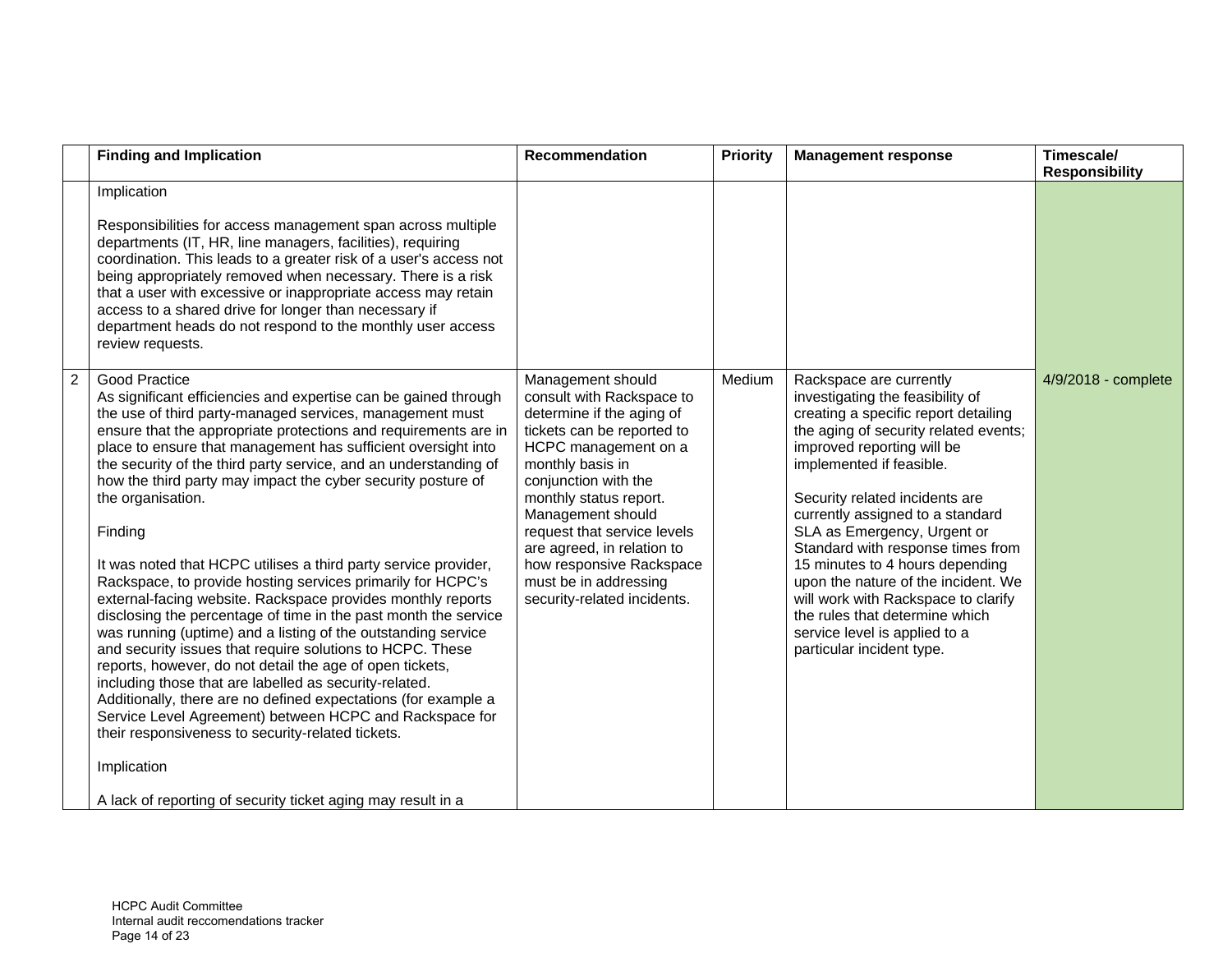|                | <b>Finding and Implication</b>                                                                                                                                                                                                                                                                                                                                                                                                                                                                                                                                                                                                                                                                                                                                                                                                                                                                                                                                                                                                                                                                                                                                                                                                                                                                 | Recommendation                                                                                                                                                                                                                                                                                                                                                                                                                                                                                                                                                                                                                                                                                   | <b>Priority</b> | <b>Management response</b>                                                                                                                                                                                                                                                        | Timescale/<br><b>Responsibility</b> |
|----------------|------------------------------------------------------------------------------------------------------------------------------------------------------------------------------------------------------------------------------------------------------------------------------------------------------------------------------------------------------------------------------------------------------------------------------------------------------------------------------------------------------------------------------------------------------------------------------------------------------------------------------------------------------------------------------------------------------------------------------------------------------------------------------------------------------------------------------------------------------------------------------------------------------------------------------------------------------------------------------------------------------------------------------------------------------------------------------------------------------------------------------------------------------------------------------------------------------------------------------------------------------------------------------------------------|--------------------------------------------------------------------------------------------------------------------------------------------------------------------------------------------------------------------------------------------------------------------------------------------------------------------------------------------------------------------------------------------------------------------------------------------------------------------------------------------------------------------------------------------------------------------------------------------------------------------------------------------------------------------------------------------------|-----------------|-----------------------------------------------------------------------------------------------------------------------------------------------------------------------------------------------------------------------------------------------------------------------------------|-------------------------------------|
|                | security-related ticket going unaddressed for an inappropriate<br>length of time without the awareness of HCPC management.<br>Such open tickets would have an impact in HCPC's cyber<br>security posture.                                                                                                                                                                                                                                                                                                                                                                                                                                                                                                                                                                                                                                                                                                                                                                                                                                                                                                                                                                                                                                                                                      |                                                                                                                                                                                                                                                                                                                                                                                                                                                                                                                                                                                                                                                                                                  |                 |                                                                                                                                                                                                                                                                                   |                                     |
| 3              | <b>Good Practice</b><br>Removable media (such as CDs and USB drives) are used in<br>organisations to fulfil operational purposes, but can pose a risk<br>to security. For example, removable devices can introduce<br>malicious viruses to an organisation's network, or be used to<br>take sensitive data outside of the organisation.<br>Finding<br>HCPC has implemented an automated solution to restrict the<br>usage of removable media to a "whitelisted" set of approved<br>devices that are required to be encrypted, and continuously<br>scanned for malware. However, IT management does not<br>retain documentation related to the (1) owner and (2)<br>justification related to each whitelisted device.<br>Implication<br>Without a record of the personnel responsible for each<br>approved removable device and its associated justification,<br>management is unable to perform reviews of approved devices<br>to ensure that the devices continue to be required, or who is<br>responsible for devices if it is detected that one may have been<br>used to leak sensitive information outside of HCPC's control.<br>Such documentation is critical to allowing management to<br>continuously monitor the appropriate usage of removable<br>media throughout the organisation. | Management should revise<br>the provisioning process for<br>removable devices to<br>require that all users<br>requesting removable<br>storage complete<br>documentation noting who<br>is responsible for the<br>safekeeping and proper<br>use of the device, and the<br>justification for the device.<br>Management should<br>consider removing all<br>devices that are currently<br>whitelisted using the<br><b>Symantec Endpoint</b><br>Protection solution in place.<br>This action would force<br>users to re-request<br>permission for their<br>removable device to access<br>the network and complete<br>the revised process where<br>the devices' owner and<br>justification is retained. | Medium          | A new policy will be created to<br>clarify the management of<br>removable media devices including<br>the requirement for a business<br>justification.<br>All existing whitelisted storage<br>devices will be removed and new<br>removable media issued through<br>the new policy. | 4/9/2018 - complete                 |
| $\overline{4}$ | <b>Good Practice</b><br>The implementation of automated IT security monitoring tools                                                                                                                                                                                                                                                                                                                                                                                                                                                                                                                                                                                                                                                                                                                                                                                                                                                                                                                                                                                                                                                                                                                                                                                                           | Management should design<br>and document standardised<br>process to continuously                                                                                                                                                                                                                                                                                                                                                                                                                                                                                                                                                                                                                 | Low             | The HCPC currently use advanced<br>threat detection tools to monitor<br>and alert against suspicious                                                                                                                                                                              | Complete -<br>4/9/2018              |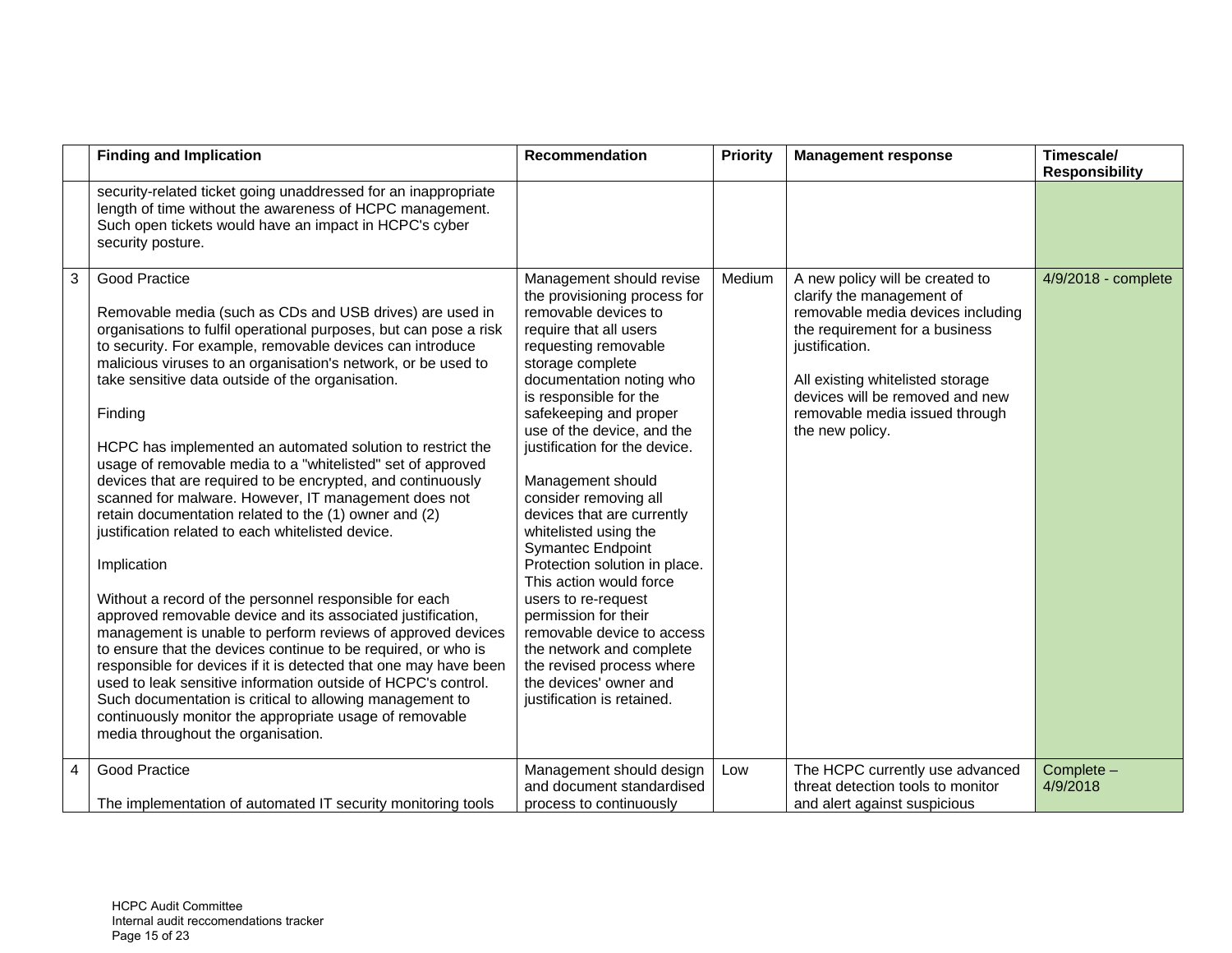|   | <b>Finding and Implication</b>                                                                                                                                                                                                                                                                                                                                                                                                                                                                                                                                                                                                                                                                                                                                                                                                                                                                                                                                                                                                                                                                                                                                                                                          | Recommendation                                                                                                                                                                                                                                                                                                                                             | <b>Priority</b> | <b>Management response</b>                                                                                                                                                                                                                                                                                                                                                                                         | Timescale/<br><b>Responsibility</b> |
|---|-------------------------------------------------------------------------------------------------------------------------------------------------------------------------------------------------------------------------------------------------------------------------------------------------------------------------------------------------------------------------------------------------------------------------------------------------------------------------------------------------------------------------------------------------------------------------------------------------------------------------------------------------------------------------------------------------------------------------------------------------------------------------------------------------------------------------------------------------------------------------------------------------------------------------------------------------------------------------------------------------------------------------------------------------------------------------------------------------------------------------------------------------------------------------------------------------------------------------|------------------------------------------------------------------------------------------------------------------------------------------------------------------------------------------------------------------------------------------------------------------------------------------------------------------------------------------------------------|-----------------|--------------------------------------------------------------------------------------------------------------------------------------------------------------------------------------------------------------------------------------------------------------------------------------------------------------------------------------------------------------------------------------------------------------------|-------------------------------------|
|   | can greatly improve an IT department's ability to have a more<br>holistic view of the organisation's security posture. Appropriate<br>processes should be developed by the organisation to manage<br>these tools and the alerts and information that is generated by<br>them so that the full value of their use can be realised.<br>Finding<br>HCPC management has recently implemented and started to<br>use the Microsoft Advanced Analytics (ATA) package as well<br>as CimTrack to monitor user activity and monitor the integrity of<br>data on perimeter devices, respectively. However,<br>management has not yet developed the processes to manage<br>and escalate relevant alerts to ensure that potential security<br>incidents and anomalies are continuously identified and<br>addressed.<br>Implication<br>Implementing tools such as Microsoft ATA and CimTrak is an<br>effective first step, and developing processes to manage these<br>tools will assist HCPC in leveraging these tools to a greater<br>extent. With the lack of defined supporting processes, HCPC is<br>at risk of not having a uniform understanding of how the tools<br>are to be used and integrated into day-to-day operations. | monitor alerts and insights<br>that are developed from IT<br>security monitoring tools.<br>Management should<br>ensure that these<br>processes align with the<br>organisation's ways of<br>working, and that the<br>processes allow<br>management to leverage<br>and disseminate insight<br>gained from these tools to<br>relevant teams and<br>personnel. |                 | activity. The process for managing<br>intelligence gathered by these tools<br>will be formalised and documented<br>to standardise the threat response<br>from the IT team.                                                                                                                                                                                                                                         |                                     |
| 5 | Good Practice<br>The use of secure and encrypted communication across the<br>internet helps ensure that an organisation's communications<br>cannot be intercepted and read by malicious actors.<br>Finding<br>HCPC utilises a bulk email messaging service to send non<br>confidential emails to Registrants. This bulk email service first<br>sends the messages to a service that will scan the messages                                                                                                                                                                                                                                                                                                                                                                                                                                                                                                                                                                                                                                                                                                                                                                                                              | Management should<br>consider utilising alternative<br>email protocols (such as<br>SMTP-Secure) and<br>services that would encrypt<br>email communication, if the<br>risk associated with the<br>current state is determined<br>to be high enough to merit<br>action.<br>Management should                                                                 | Low             | This delivery mechanism will be<br>replaced with the implementation of<br>the second phase of the<br>Registration Transformation project.<br>It should be noted that the secure<br>delivery of email is also determined<br>by intermediary internet service<br>providers and by the method which<br>the recipient receives their email,<br>for which the HCPC has no control.<br>However, we will investigate with | Complete -<br>4/9/2018              |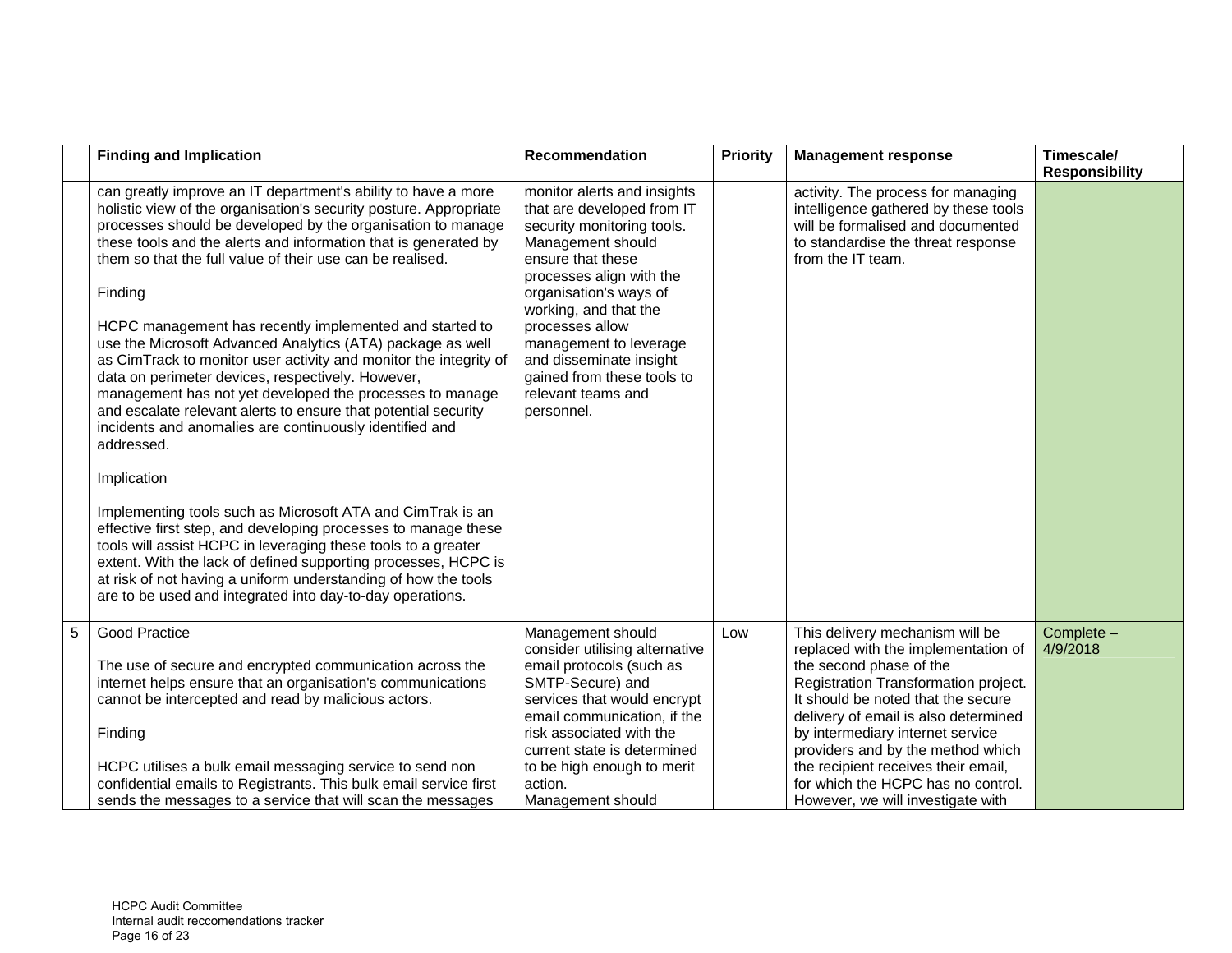|   | <b>Finding and Implication</b>                                                                                                                                                                                                                                                                                                                                                                                                                                                                                                                                                                                                                                                                                                                                                                                                                                                                                                                                                                                                                                                                                                                                                                 | Recommendation                                                                                                                                                                                                              | <b>Priority</b> | <b>Management response</b>                                                                                                                                                                            | Timescale/<br><b>Responsibility</b> |
|---|------------------------------------------------------------------------------------------------------------------------------------------------------------------------------------------------------------------------------------------------------------------------------------------------------------------------------------------------------------------------------------------------------------------------------------------------------------------------------------------------------------------------------------------------------------------------------------------------------------------------------------------------------------------------------------------------------------------------------------------------------------------------------------------------------------------------------------------------------------------------------------------------------------------------------------------------------------------------------------------------------------------------------------------------------------------------------------------------------------------------------------------------------------------------------------------------|-----------------------------------------------------------------------------------------------------------------------------------------------------------------------------------------------------------------------------|-----------------|-------------------------------------------------------------------------------------------------------------------------------------------------------------------------------------------------------|-------------------------------------|
|   | for any potential viruses, encrypt them, and then send them to<br>Registrants. This messaging service, however, does not<br>encrypt messages when they are first sent to the anti-virus<br>scanning service. The messaging technology that is used<br>during this first step is called Simple Mail Transfer Protocol<br>(SMTP).<br>Confidential emails are sent through separate email services<br>which support encryption.<br>Implication<br>As emails are not encrypted as they are transmitted to the anti-<br>virus provider, there is a risk that these bulk messages sent<br>from HCPC could be intercepted and read by an unauthorised                                                                                                                                                                                                                                                                                                                                                                                                                                                                                                                                                 | consider revising firewall<br>configurations appropriately<br>if an alternative protocol is<br>identified.                                                                                                                  |                 | the HCPC email service provider<br>whether an alternative secure email<br>protocol could be used to deliver<br>email securely to their bulk mail<br>service for the period before its<br>replacement. |                                     |
| 6 | individual.<br><b>Good Practice</b><br>Ensuring that IT assets throughout the network are equipped<br>with the latest patches for operating systems and applications<br>helps strengthen an organisation's cyber security posture by<br>ensuring that programs being used are not susceptible to<br>known vulnerabilities. Most patches are released on a periodic<br>cycle, meaning that an organisation can plan in advance to test<br>and apply them when they become available. Testing patches<br>is important in ensuring that the fix that was released by the<br>vendor does not impact the functionality of services in an<br>organisation's unique environment<br>However, from time to time vendors release 'emergency<br>patches', these tend to address critical security flaws, are<br>released with little advance warning, and need to be applied in<br>a short time frame. Having a process in place for addressing<br>emergency patching helps ensure that devices are patched in a<br>timely manner that is commensurate with risk. Organisations<br>will sometimes decide to implement these patches into<br>production without testing them, which adds more risk, as the | Management should<br>consider revising the<br>emergency patching<br>process to require that the<br>SAB is consulted and<br>provides final approval for<br>emergency patches via<br>email and during a<br>scheduled meeting. | Low             | The terms of reference for the<br>Security Advisory Board have been<br>amended to require emergency<br>patches to be authorised through<br>the board.                                                 | Complete -<br>4/9/2018              |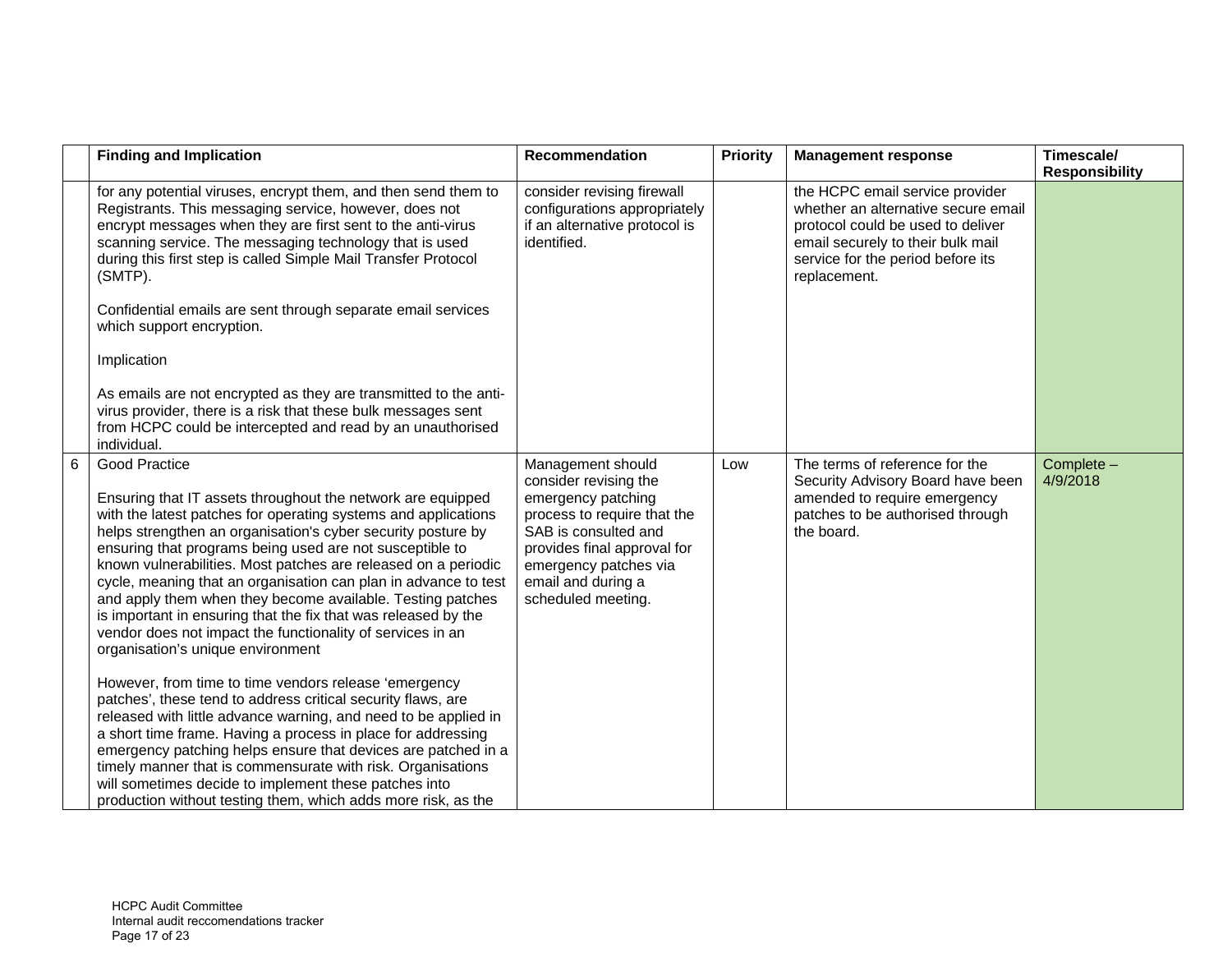|                | <b>Finding and Implication</b>                                                                                                                                                                                                                                                                                                                                                                                                                                                                                                                                            | <b>Recommendation</b>                                                                                                                                                                                                                                                                                                                                        | <b>Priority</b> | <b>Management response</b>                                                                                                                                                                                                                                                                                                                                                               | Timescale/<br><b>Responsibility</b> |
|----------------|---------------------------------------------------------------------------------------------------------------------------------------------------------------------------------------------------------------------------------------------------------------------------------------------------------------------------------------------------------------------------------------------------------------------------------------------------------------------------------------------------------------------------------------------------------------------------|--------------------------------------------------------------------------------------------------------------------------------------------------------------------------------------------------------------------------------------------------------------------------------------------------------------------------------------------------------------|-----------------|------------------------------------------------------------------------------------------------------------------------------------------------------------------------------------------------------------------------------------------------------------------------------------------------------------------------------------------------------------------------------------------|-------------------------------------|
|                | patch could force a machine or part of the network to stop<br>working due to the organisation's unique IT environment.                                                                                                                                                                                                                                                                                                                                                                                                                                                    |                                                                                                                                                                                                                                                                                                                                                              |                 |                                                                                                                                                                                                                                                                                                                                                                                          |                                     |
|                | Finding                                                                                                                                                                                                                                                                                                                                                                                                                                                                                                                                                                   |                                                                                                                                                                                                                                                                                                                                                              |                 |                                                                                                                                                                                                                                                                                                                                                                                          |                                     |
|                | A process is in place to approve emergency patches in the<br>HCPC IT environment without being formally tested if approved<br>by the IT Director. It was noted, however, that the Security<br>Advisory Board (SAB) (created in October 2017) may be a<br>more appropriate forum to approve emergency patches. While<br>it is common for organisations to implement untested patches,<br>there is risk involved; based on the documented responsibilities<br>of the SAB, it appears that it would be within their<br>responsibilities to provide this final approval.      |                                                                                                                                                                                                                                                                                                                                                              |                 |                                                                                                                                                                                                                                                                                                                                                                                          |                                     |
|                | Implication                                                                                                                                                                                                                                                                                                                                                                                                                                                                                                                                                               |                                                                                                                                                                                                                                                                                                                                                              |                 |                                                                                                                                                                                                                                                                                                                                                                                          |                                     |
|                | There is a risk that the decision to implement critical patches<br>into the production environment is not fully considered if the<br>SAB is not involved in this process. This may result in a lack of<br>proper and defined oversight over the security of the IT<br>environment.                                                                                                                                                                                                                                                                                        |                                                                                                                                                                                                                                                                                                                                                              |                 |                                                                                                                                                                                                                                                                                                                                                                                          |                                     |
| $\overline{7}$ | Good Practice<br>Physical environment controls are typically necessary when<br>installing IT infrastructure equipment to ensure that availability<br>of the network is not impacted from water damage,<br>overheating, and fire. IT server and equipment stacks should<br>always be on elevated flooring and in a room that is not<br>susceptible to water damage.<br>Finding<br>HCPC's key IT services are hosted on servers which are<br>housed in a server room located in the Kennington office. The<br>equipment stacks, which include network firewalls, are not on | Management should<br>assess alternative sites<br>throughout the Kennington<br>office to move the server<br>room and conduct an<br>analysis of alternatives<br>sites within current<br>premises to ensure that the<br>risk of water damage and<br>flooding are kept at an<br>acceptable level.<br>Alternatively, management<br>should install raised flooring | Low             | As part of the 186 Kennington Park<br>road building renovation the toilets<br>adjacent to the server room and on<br>the second floor will be removed<br>which will mitigate this risk.<br>However, as part of the budget<br>setting and work planning process<br>for 2018-2019 a project to move the<br>server room will be accessed as<br>part of a larger service<br>improvement plan. | Complete -<br>4/9/2018              |
|                | elevated flooring. The server room is located near the toilets,                                                                                                                                                                                                                                                                                                                                                                                                                                                                                                           | for the server room to                                                                                                                                                                                                                                                                                                                                       |                 |                                                                                                                                                                                                                                                                                                                                                                                          |                                     |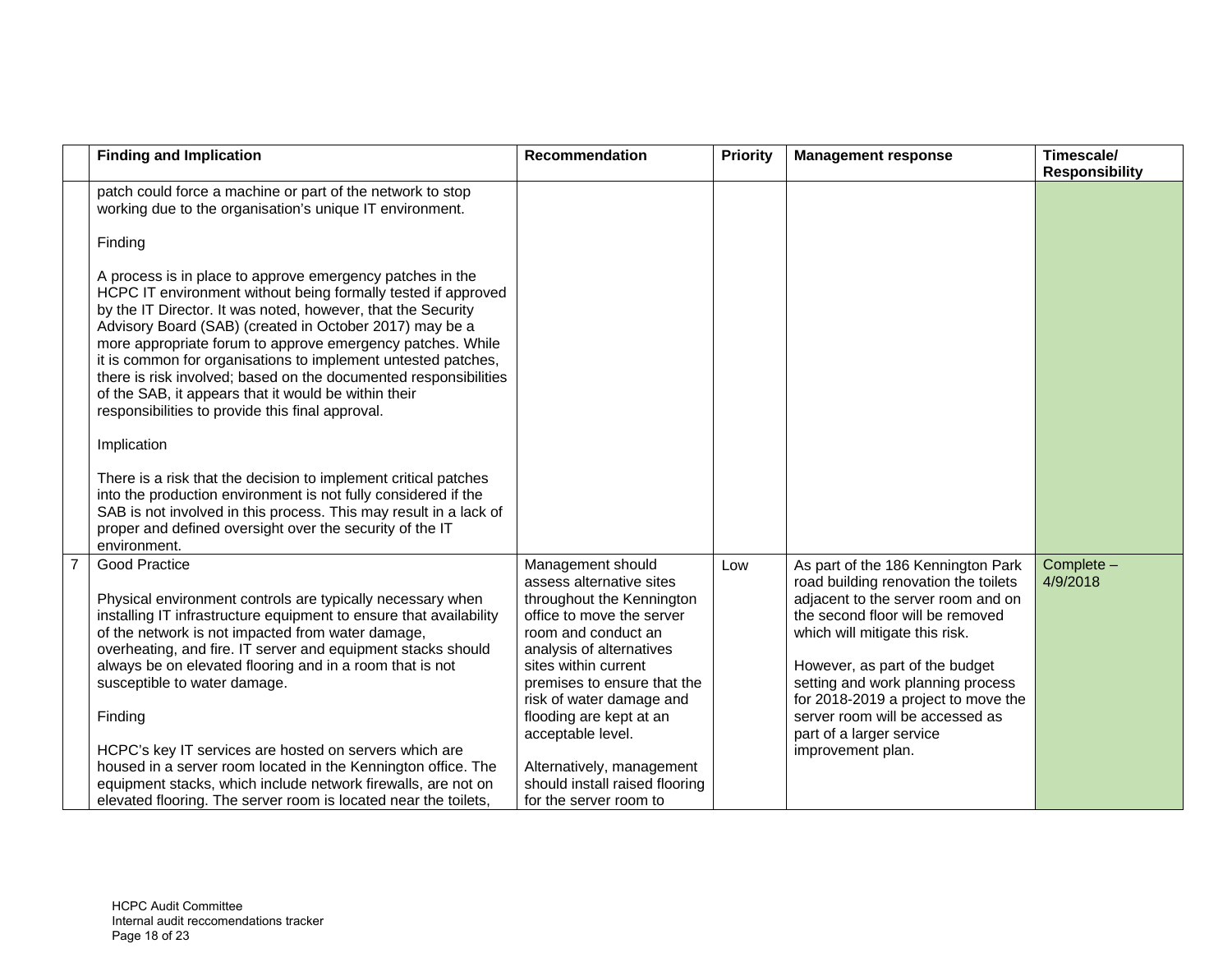|   | <b>Finding and Implication</b>                                                                                                                                                                                                                                                                                                                                                                                                                                                                                                                                                                                                                                                                                                                                                                                                                                                                         | Recommendation                                                                                                                        | <b>Priority</b> | <b>Management response</b>                                                                                                                                                                                                                                                                                                                                                                           | Timescale/<br><b>Responsibility</b> |
|---|--------------------------------------------------------------------------------------------------------------------------------------------------------------------------------------------------------------------------------------------------------------------------------------------------------------------------------------------------------------------------------------------------------------------------------------------------------------------------------------------------------------------------------------------------------------------------------------------------------------------------------------------------------------------------------------------------------------------------------------------------------------------------------------------------------------------------------------------------------------------------------------------------------|---------------------------------------------------------------------------------------------------------------------------------------|-----------------|------------------------------------------------------------------------------------------------------------------------------------------------------------------------------------------------------------------------------------------------------------------------------------------------------------------------------------------------------------------------------------------------------|-------------------------------------|
|   | increasing the risk of water damage. We did note however that<br>the ground floor was elevated from the road, and thus was<br>protected from low-level flooding from outside the building.<br>Implication                                                                                                                                                                                                                                                                                                                                                                                                                                                                                                                                                                                                                                                                                              | reduce the risk of water<br>damage.                                                                                                   |                 |                                                                                                                                                                                                                                                                                                                                                                                                      |                                     |
|   | There is a risk that in the unexpected event of building water<br>damage or plumbing issues, the network's services and<br>firewalls would not be appropriately protected. There are<br>increased risks to the server being housed next to a toilet,<br>increasing the likelihood of water damage. Server rooms in<br>basements also pose a risk to water damage, as water has a<br>higher chance of leaking from above floors, and basements are<br>more susceptible to flooding damage.                                                                                                                                                                                                                                                                                                                                                                                                              |                                                                                                                                       |                 |                                                                                                                                                                                                                                                                                                                                                                                                      |                                     |
| 8 | Good Practice<br>Policy and procedural documentation are key to ensuring that<br>an organisation's institutional knowledge is retained and<br>effectively communicated throughout the organisation. Policies<br>and procedures regarding the management of network firewalls<br>helps ensure the continuous and uniform upkeep of network<br>firewalls.<br>Finding<br>It was noted during our review that the firewalls at Rackspace<br>are owned and managed by Rackspace. However, this<br>contradicts the HCPC's 'Perimeter Firewall Policy' which states<br>that all the perimeter firewalls are managed by HCPC IT<br>engineers.<br><b>Risk</b><br>Unclear documented roles and responsibilities with HCPC and<br>third party providers may result in a lack of uniform<br>management and understanding of how the HCPC manages<br>firewalls. This could have an impact when sharing, delegating, | Management should<br>update The Perimeter<br>Firewall Policy to correctly<br>reflect ownership and<br>management of all<br>firewalls. | Low             | The configuration of the firewalls<br>managed by Rackspace are<br>specified by the HCPC<br>Infrastructure Engineers and a<br>rigorous authorisation process is in<br>place to control changes. The<br>current Perimeter Firewall Policy<br>will be updated to reflect that<br>although HCPC specify the firewall<br>rules the firewalls are maintained<br>through a managed service by<br>Rackspace. | Complete -<br>4/9/2018              |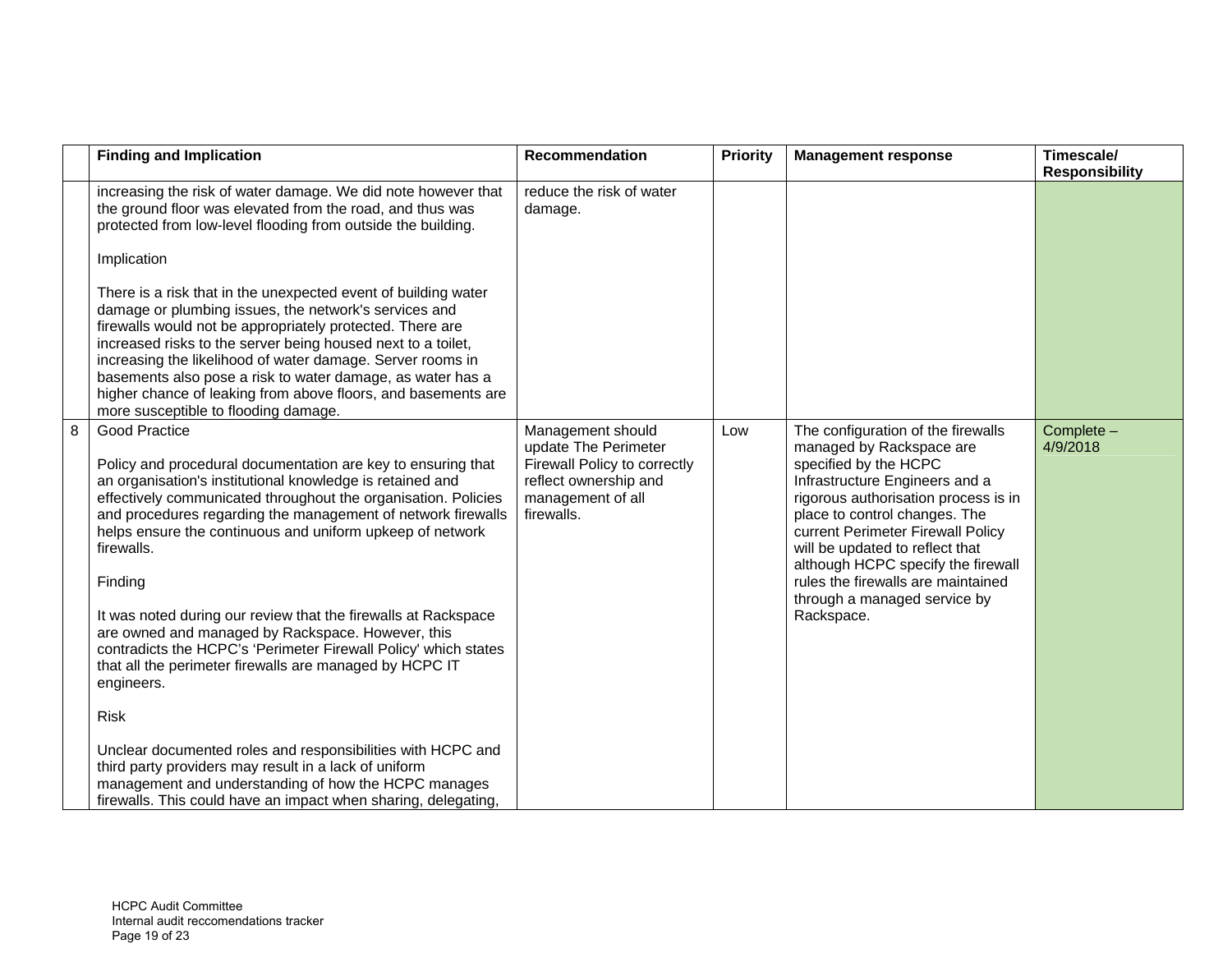| <b>Finding and Implication</b>                                                            | <b>Recommendation</b> | <b>Priority</b> | <b>Management response</b> | Timescale/<br><b>Responsibility</b> |
|-------------------------------------------------------------------------------------------|-----------------------|-----------------|----------------------------|-------------------------------------|
| or passing on IT-security related responsibilities and<br>understanding to new personnel. |                       |                 |                            |                                     |

#### **2017**

# **Review of Recruitment and Retention (considered at Audit Committee March 2017)**

| <b>Priority</b> | <b>Number of recommendations</b> |
|-----------------|----------------------------------|
| High            | <b>None</b>                      |
| Medium          | <b>None</b>                      |
| Low             |                                  |

|   | <b>Finding and Implication</b>                                                                                                                                                                                                                                                                                                                                                                                                                                                                                                                             | <b>Recommendation</b>                                                                                                                                                         | <b>Priority</b> | <b>Management response</b>                                                                                                            | Timescale/<br><b>Responsibility</b>                                                               |
|---|------------------------------------------------------------------------------------------------------------------------------------------------------------------------------------------------------------------------------------------------------------------------------------------------------------------------------------------------------------------------------------------------------------------------------------------------------------------------------------------------------------------------------------------------------------|-------------------------------------------------------------------------------------------------------------------------------------------------------------------------------|-----------------|---------------------------------------------------------------------------------------------------------------------------------------|---------------------------------------------------------------------------------------------------|
| 3 | Existing recruitment procedural guidance is contained in a<br>number of individual documents, these include:<br>Interview assessment guidance<br>Stages of the interview guidance<br>Process flowchart for recruitment                                                                                                                                                                                                                                                                                                                                     | The HR Business Partner<br>should ensure that all<br>recruitment procedural<br>guidance is reviewed, up to<br>date and maintained in a<br>single place for ease of<br>access. | Low             | Recruitment Guidance will be<br>reviewed and training delivered as<br>part of our on-going 'HR Essentials'<br>programme by March 2018 | Director of Human<br>Resources<br><b>Update</b><br>04/09/2018 -<br>Complete                       |
|   | A number of these documents were last reviewed/updated in<br>December 2015. Training in the guidance was also last<br>provided in December 2015. The recruiting managers that we<br>interviewed during the review all stated that they would benefit<br>from further training in the recruitment process.<br>Failure to have procedural guidance in a single location,<br>complemented with recent training, may lead to recruiting<br>managers not comprehensively following the agreed process.<br>This may lead to external challenge over the process. | Recruitment training should<br>also be offered to all<br>existing and new<br>Recruitment Managers and<br>recruitment panel<br>members.                                        |                 |                                                                                                                                       | <b>Previous updates</b><br>$21/11/2017 -$ This<br>work is due to be<br>completed by march<br>2018 |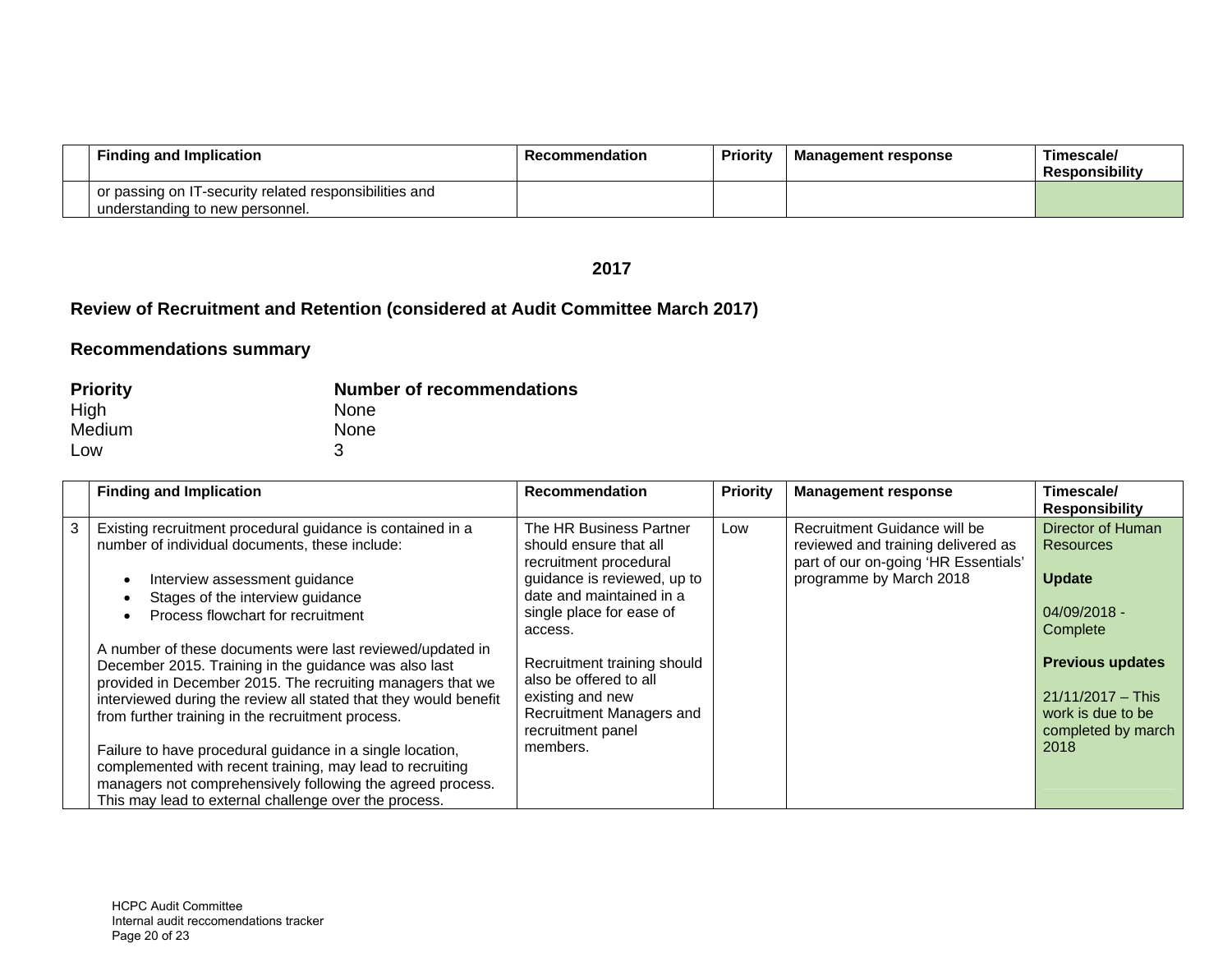#### **2016**

# **Review of Whistleblowing arrangements (report dated August 2016 – considered at Audit Committee 6 September 2016)**

| <b>Priority</b> | <b>Number of recommendations</b> |
|-----------------|----------------------------------|
| High            | None                             |
| Medium          |                                  |
| Low             |                                  |

| <b>Finding and Implication</b>                                                                                                                                                                                                                                                                                                                                                                                                                                                                                                                                                                                                                                                                                                                                                                                                                                                                                                                                                                                                                                                                                                                                                                                                                                     | <b>Recommendation</b>                                                                                                                                                                                                                                                                                                                                         | <b>Priority</b> | <b>Management response</b>                                                                                                                                                                                                                                                                                                                                                                                                                                                                                                                 | Timescale/<br><b>Responsibility</b>                                                                                                                                                                                                                                                                                                               |
|--------------------------------------------------------------------------------------------------------------------------------------------------------------------------------------------------------------------------------------------------------------------------------------------------------------------------------------------------------------------------------------------------------------------------------------------------------------------------------------------------------------------------------------------------------------------------------------------------------------------------------------------------------------------------------------------------------------------------------------------------------------------------------------------------------------------------------------------------------------------------------------------------------------------------------------------------------------------------------------------------------------------------------------------------------------------------------------------------------------------------------------------------------------------------------------------------------------------------------------------------------------------|---------------------------------------------------------------------------------------------------------------------------------------------------------------------------------------------------------------------------------------------------------------------------------------------------------------------------------------------------------------|-----------------|--------------------------------------------------------------------------------------------------------------------------------------------------------------------------------------------------------------------------------------------------------------------------------------------------------------------------------------------------------------------------------------------------------------------------------------------------------------------------------------------------------------------------------------------|---------------------------------------------------------------------------------------------------------------------------------------------------------------------------------------------------------------------------------------------------------------------------------------------------------------------------------------------------|
| Since becoming a prescribed person in October 2014, the Council at its<br>meeting in March 2015 considered the Francis Report on Freedom to<br>Speak Up and made a number of commitments to be completed within<br>agreed timescales. One of these was to continue work in 2015/16 on<br>developing an organisation-wide process for identifying, recording and<br>handling protected disclosures made to the HCPC as a prescribed<br>person under PIDA. The Director of Policy and Standards informed us<br>that management had recently published more detailed information on its<br>website about making such disclosures (as part of an existing section for<br>registrants on reporting and escalating concerns).<br>An internal policy setting out what is means to be a prescribed person<br>and what procedures need to be followed had not yet been produced,<br>but is planned for autumn 2016. The Council should use the launch of<br>this policy to promote the role of the HCPC as a prescribed person to<br>managers and staff and to brief and/or train as appropriate those who<br>might receive such disclosures. There may not be clarity within the<br>HCPC in how to deal with disclosures to it as a prescribed person<br>without a policy. | The Council should<br>ensure that a Prescribed<br>Persons Policy is<br>developed, approved<br>and introduced within an<br>agreed timescale and<br>monitored, All<br>employees, partners<br>and Council and<br>committee members<br>should be made aware<br>of the new policy so that<br>the HCPC's role as a<br>prescribed person is<br>clear and understood. | Medium          | Recent discussion with the<br>Solicitor to Council has<br>confirmed that we are<br>compliant with the legal<br>expectations placed on us as<br>a prescribed person. We<br>agree, however, that an<br>internal policy which can be<br>used to raise awareness<br>across the organisation of<br>our role as a prescribed<br>person would be very helpful.<br>A policy will be produced and<br>agreed by the Executive<br>Management Team in 2016,<br>with progress reported in the<br>Policy and Standards<br>Directorate report to Council. | <b>Director of Policy</b><br>and Standards<br><b>Update</b><br>$04/09/2018 -$<br>Complete. A policy<br>was agreed by SMT<br>7 August 2018.<br><b>Previous updates</b><br>$21/11/2017 - No$<br>change<br>14/06/2017 - Under<br>development. This<br>will now be<br>informed by a<br>meeting with other<br>regulators to take<br>place in July 2017 |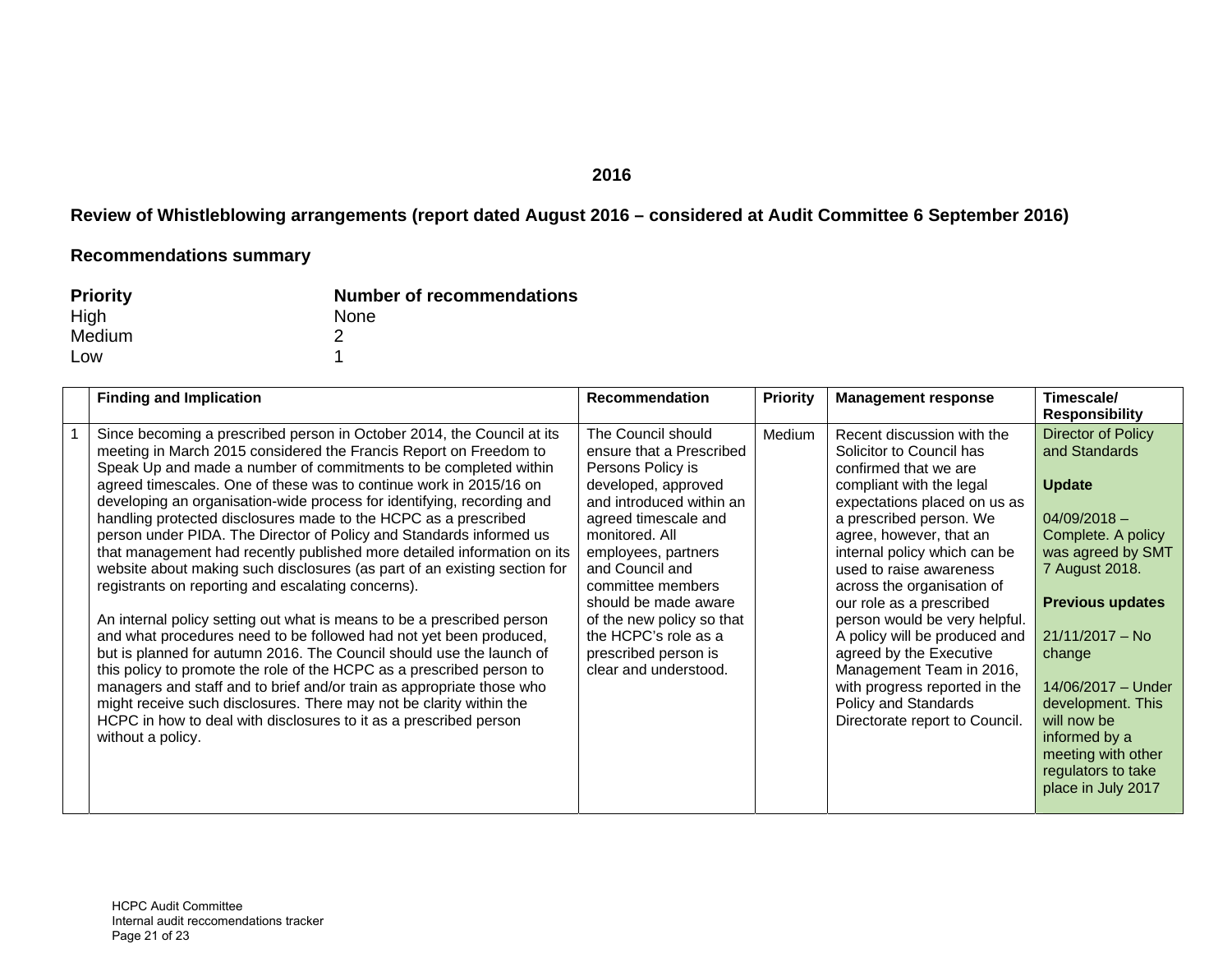| <b>Finding and Implication</b> | <b>Recommendation</b> | <b>Priority</b> | <b>Management response</b> | Timescale/<br><b>Responsibility</b>                                                                                                                                                                                                          |
|--------------------------------|-----------------------|-----------------|----------------------------|----------------------------------------------------------------------------------------------------------------------------------------------------------------------------------------------------------------------------------------------|
|                                |                       |                 |                            | 15/03/2017 - This<br>work is now<br>expected to be<br>considered by the<br>EMT in March 2017<br>22/11/2016 - This is<br>underdevelopment<br>and is due to be<br>considered by the<br>Executive<br><b>Management Team</b><br>in January 2017. |

### **2015**

#### **Review of five year plan model functionality and controls review (report dated November 2015 – considered at Audit Committee 26 November 2015)**

This report was not presented in traditional observation/recommendation/management response format. Observations that did not have an associated recommendation and recommendations that have been implemented have not been reproduced. The following recommendations are still open.

|                                          | <b>Recommendation</b>                                                                                                                                                                                                                                                                                                                                         | <b>Priority</b> | <b>Management response</b>                                                                                                | Timescale/                                                          |  |
|------------------------------------------|---------------------------------------------------------------------------------------------------------------------------------------------------------------------------------------------------------------------------------------------------------------------------------------------------------------------------------------------------------------|-----------------|---------------------------------------------------------------------------------------------------------------------------|---------------------------------------------------------------------|--|
|                                          |                                                                                                                                                                                                                                                                                                                                                               |                 |                                                                                                                           | <b>Responsibility</b>                                               |  |
| Fitness to practise section of the model |                                                                                                                                                                                                                                                                                                                                                               |                 |                                                                                                                           |                                                                     |  |
|                                          | We did not identify any major issues with inserting new data to<br>reforecast the 5 year plan based on updated actuals. We do however<br>recommend inserting a model version tracker as a way of assessing<br>performance against the budget and long term forecasts. We note that<br>it is not currently possible to change the forecast dates for FtP costs | Low             | Noted, though to<br>reforecast, the start and<br>end date of the budget<br>actuals would need to<br>change, which impacts | Finance Director / Director of Fitness to Practise<br><b>Update</b> |  |
|                                          | independently to other calculations and understand this functionality                                                                                                                                                                                                                                                                                         |                 | on registrant numbers                                                                                                     | <b>Previous updates</b>                                             |  |
|                                          | may be helpful. One approach would be to insert a flag to limit                                                                                                                                                                                                                                                                                               |                 | calculated elsewhere.                                                                                                     |                                                                     |  |